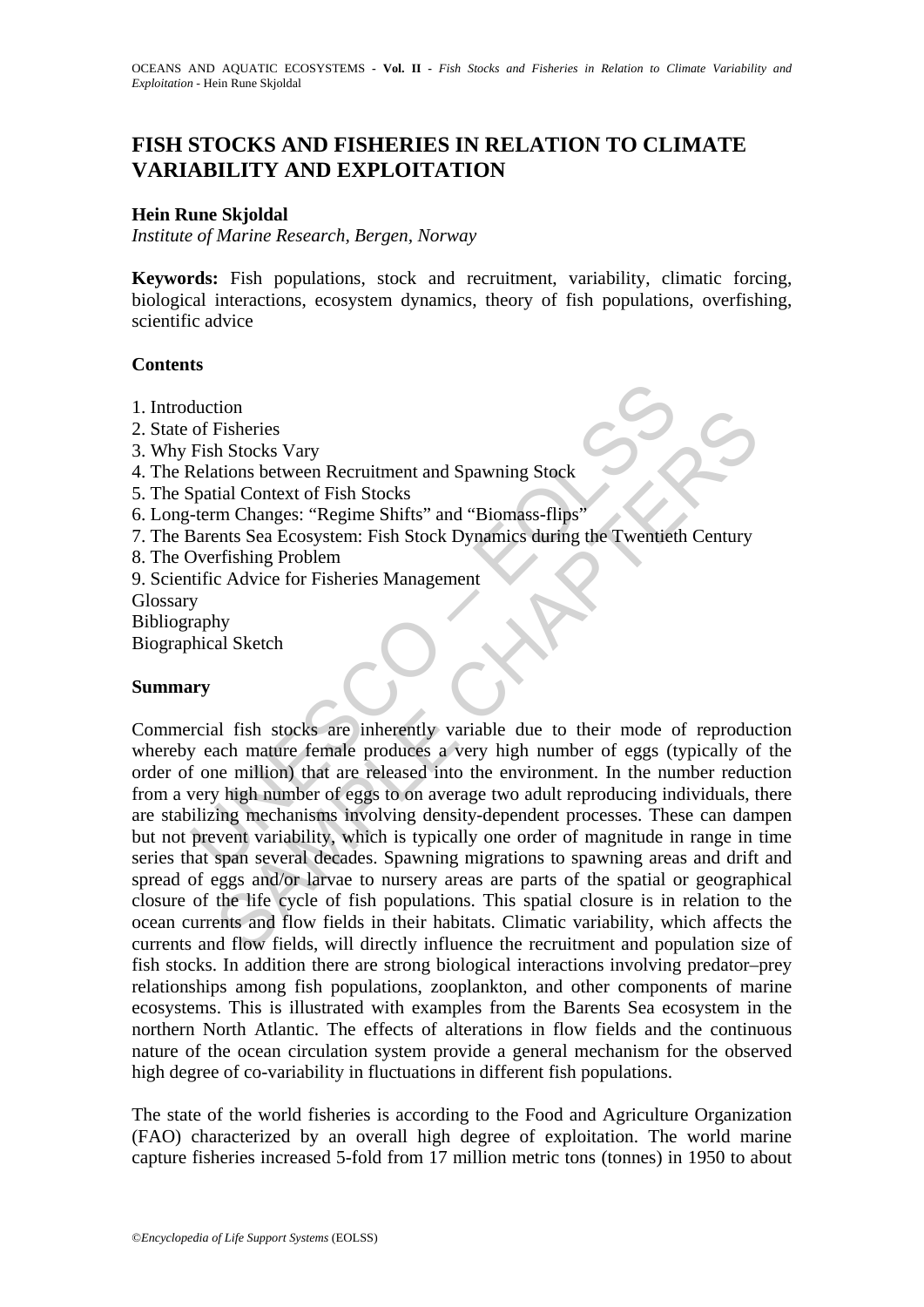In Such size and filaming intorially in the precationally applyear<br>in However, there is still scope for improvements. One critical<br>ing assumption of current theory of fish populations that recruit<br>ining stock biomass incre assumption of current theory of fish populations that recruitment levels<br>assumption of current theory of fish populations that recruitment levels<br>g stock biomass increases. The concept of safe biological limit hinges on<br>a 85 million tonnes in 1990, but with no further increase during the 1990s. For major fish stocks globally, about 50% are fully exploited, 16% are overexploited, and 10% are depleted. In the northeast Atlantic, 60% out of a total of 90 stocks are considered by the International Council for the Exploration of the Sea (ICES) to be outside safe biological limits, while only 20% are considered to be inside safe limits. A precautionary approach has been developed where scientific advice is given based on reference points set for both spawning stock biomass and fishing mortality. These are so-called limit reference points, which should be avoided due to possible stock collapse, but are set with a statistical safety margin. A stock is considered to be overfished if the fishing mortality exceeds the set limit, even if the spawning stock is above its limit. This is because such high fishing mortality is likely to lead to a decline in stock size. The dual principle including stock size and fishing mortality in the precautionary approach is a major step forward. However, there is still scope for improvements. One critical element is the underlying assumption of current theory of fish populations that recruitment levels off as spawning stock biomass increases. The concept of safe biological limit hinges on this assumption as it is only below this limit that recruitment is considered to be impaired. Arguments are provided to suggest that this assumption may be wrong and that we may have been underestimating the role of recruitment overfishing in contributing to declining trends and the present poor status of many fish stocks. An alternative theory is presented which assumes that the density-dependent processes that contribute to the stability properties of fish populations occur in the part of the life cycle from recruits to adults and not between eggs and recruits.

## **1. Introduction**

Large changes and fluctuations in fisheries have been commonly experienced in many parts of the world. In the introduction to his classic work on the fluctuations in the fisheries in the North Atlantic, Hjort (1914) stated:

From the earliest times, a characteristic feature in all branches of the fishing industry has been the fluctuation of the respective yields from year to year. At the present time, we find the United States complaining of the failure of the mackerel fishery, while in France, a "sardine crisis" has arisen, …The Norwegian fisheries, …, have for hundreds of years experienced alternating periods of rich and poor yield. These periodical fluctuations have as a rule been of some considerable duration, a series of years of profitable fishery succeeding and succeeded by several years of dearth. Thus the term: a good (or bad) *fishery period* has become an expression of common occurrence.

Many historical or recent examples of such changes in fisheries exist (Cushing, 1982, 1986; Rothschild, 1986; Wyatt and Larreneta, 1988; Kawasaki et al., 1991; Lluch-Belda et al., 1992). While the prevailing belief in earlier times was that this reflected changing migration patterns and availability of fish for the fisheries, the investigations of Hjort (1914) and others at the beginning of the twentieth century, made it clear that changing stock size as a result of variable recruitment was a major factor for the different fisheries.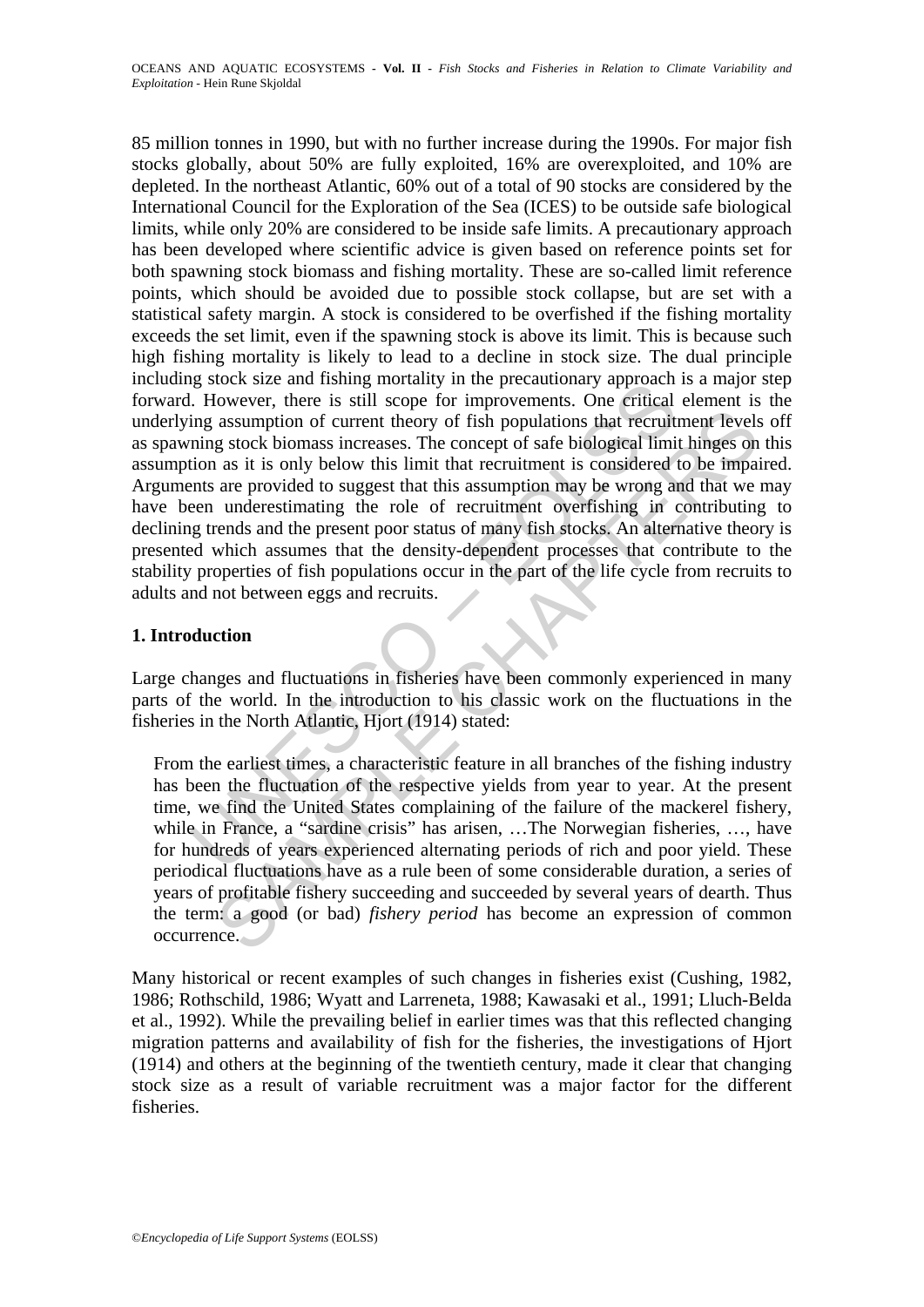Variable recruitment translating into variable stock size is an intrinsic property of large commercial fish stocks, related to their mode of reproduction with a high number of small eggs produced by each female fish (Skjoldal and Melle, 1989). Climatic variability is a main driving force for the variable recruitment and size of fish populations. The climatic forcing works in concert with biological interactions to produce the dynamic patterns of fish stocks in marine ecosystems. The pattern of large variations in fish stocks and yields will continue, as in the past, to be a characteristic feature of fisheries. This poses a great challenge to scientists and managers involved in fisheries management. Firstly, the changes in fish stocks due to natural variability need to be detected and described as an additional component to the changes due to fisheries exploitation. Secondly, the exploitation needs to be attuned to the changes due to natural variability.

This paper addresses the role of natural variability and its interactions with exploitation in the dynamics and management of fish stocks as major components of marine ecosystems. It attempts to provide an overview of the current status and a critical examination of basic concepts, assumptions, and future challenges in our assessment and management of fish stocks. While the scope is general and global, the focus is on the North Atlantic and in particular the Barents Sea, which provides an example of the dynamics and interactions of fish stocks and other components in a marine ecosystem.

### **2. State of Fisheries**

Ity.<br>
Suy.<br>
Suy.<br>
Super addresses the role of natural variability and its interactions w<br>
dynamics and management of fish stocks as major compone<br>
ems. It attempts to provide an overview of the current status<br>
station of b addresses the role of natural variability and its interactions with exploitar<br>amics and management of fish stocks as major components of mass in<br>the trurns to provide an overview of the current status and at erri<br>in or ba The FAO publishes every second year a world review of fisheries in its SOFIA report (*The State of World Fisheries and Aquaculture*). World marine capture fisheries production has increased 5-fold from 17 million tonnes in 1950 to 84.1 million tonnes in 1999 (Figure 1). The rate of increase has, however, slowed markedly, from about 6% per year in the 1950s and 1960s to no increase after 1994. The world total capture fisheries production, including inland fisheries, was 92.3 million tonnes in 1999. The world aquaculture production has more than doubled since 1990 to 32.9 million tonnes in 1999. The total world fisheries production, as the sum of capture fisheries and aquaculture, was 125 million tonnes in 1999 (Figure 1).

About 60% of the world marine capture fisheries production is taken from the Pacific Ocean, with the northwest Pacific as the most important fishing area with a production of about 25 million tonnes in 1999 (FAO, 2001). This area alone produces a higher yield than the Atlantic Ocean, where the capture fisheries production was about 20 million tonnes in 1999. One likely reason for the higher fisheries yield from the Pacific than from the Atlantic is the considerably higher nutrient concentrations there (Sverdrup et al., 1942; Sakshaug and Holm-Hansen, 1984; Kamykowski and Zentara, 1985). In the "conveyor belt" of the global ocean circulation, old and therefore relatively nutrientpoor water submerges through deep-water formation in the Arctic part of the North Atlantic. Through remineralization processes the nutrient content gradually increases over time, so that this water upwells centuries later as nutrient-rich water in the southern ocean (Broecker and Denton, 1990).

The degree of exploitation of the main fish stocks overall is high. Among the major fish stocks for which information is available, about 50% are fully exploited and are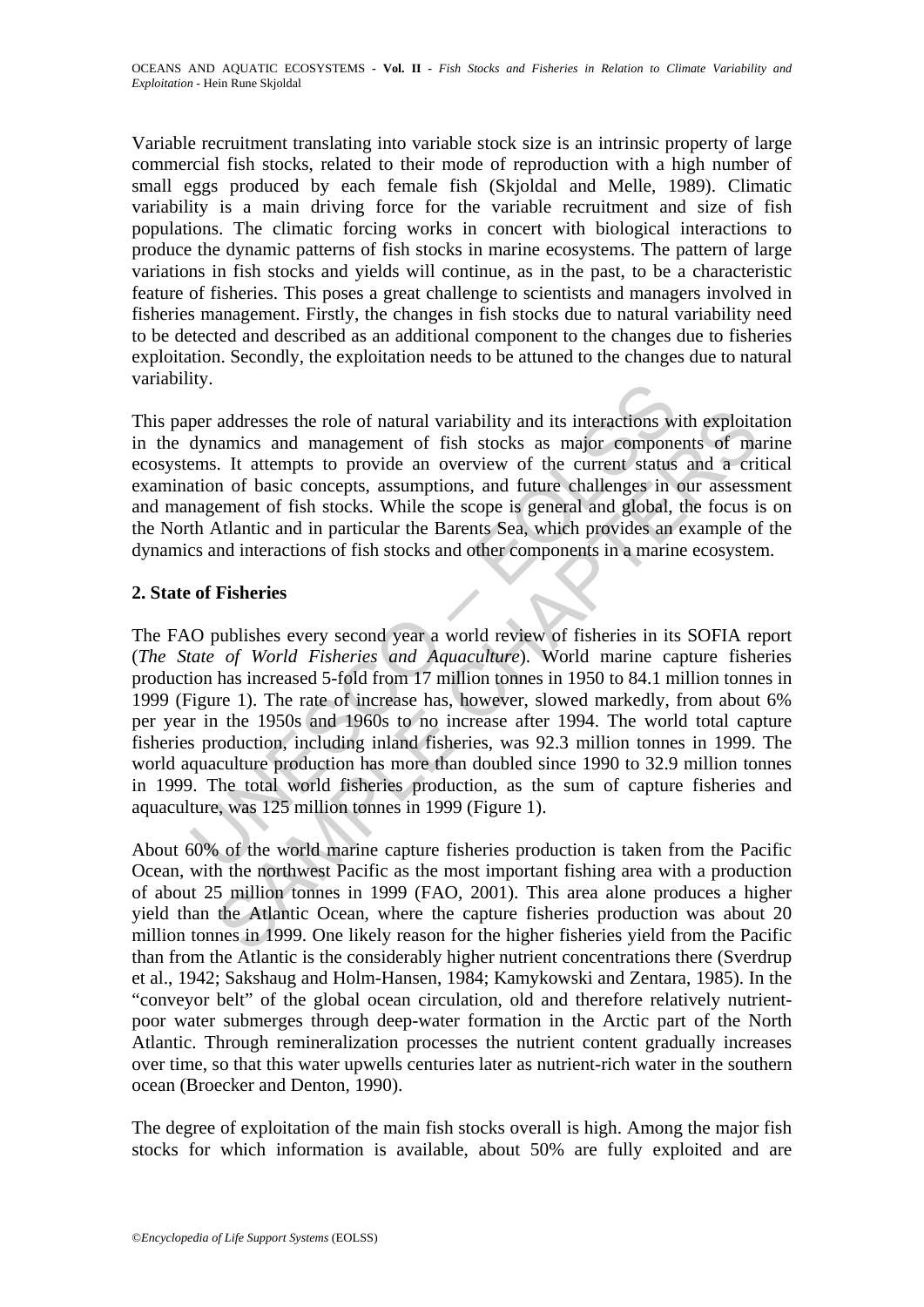therefore producing catches that have reached or are very close to their maximum limit (FAO, 2001).



Figure 1. Development in world total annual capture fisheries and aquaculture production (marine and freshwater) in the period 1950–1999 (FAO, 2001).

19<br>
1950 1960 1970 1980 1990 2000<br>
1970 1980 1990 2000<br>
1970 1980 1990 2000<br>
1970 1980 1990 2000<br>
1970 1980 1990 2000<br>
1970 1980 1990 2000<br>
1970 1980 1990 2000<br>
1970 1980 1990 2000<br>
1970 1980 1990 2000<br>
1970 1980 1990 (FAO About 16% of the stocks are overfished, with catches likely to decrease if remedial action is not undertaken. About 10% of the stocks have been depleted or are recovering from depletion. The areas where total catches still follow an increasing trend, and where some potential for increase still exists, are the eastern and western Indian Ocean, the western central Pacific, and the northwest Pacific. These areas tend to have more underexploited or moderately exploited stocks, although the degree of uncertainty of state of exploitation is high.

In the Atlantic the largest catch has come from the northeast area. In this area the catch reached a maximum of about 13 million tonnes in the 1970s and has since leveled off with a decrease to about 10 million tonnes in 1990 and a slight increase to about 11 million tonnes in 1998.

The state of the fish stocks in the northeast Atlantic is assessed by ICES, who also provides advice on catch quotas and other management actions. The state of each fish stock is assessed as to whether the stock is outside or inside safe biological limits based on the criteria that the size of the spawning stock should be above some set minimum level and that the fishing mortality should not exceed a set maximum value. These set values are called biological reference points (ICES, 2000a). This is described in more detail below.

The state of the commercial fish stocks in the northeast Atlantic is overall poor, with 60% out of 90 stocks being outside safe biological limits. Only 20% of the stocks are considered to be inside safe biological limits, while the status of the remaining 20% is uncertain or close to the border of being outside safe limits (Figure 2). There are fewer but often larger commercial fish stocks assessed and exploited in the northern part than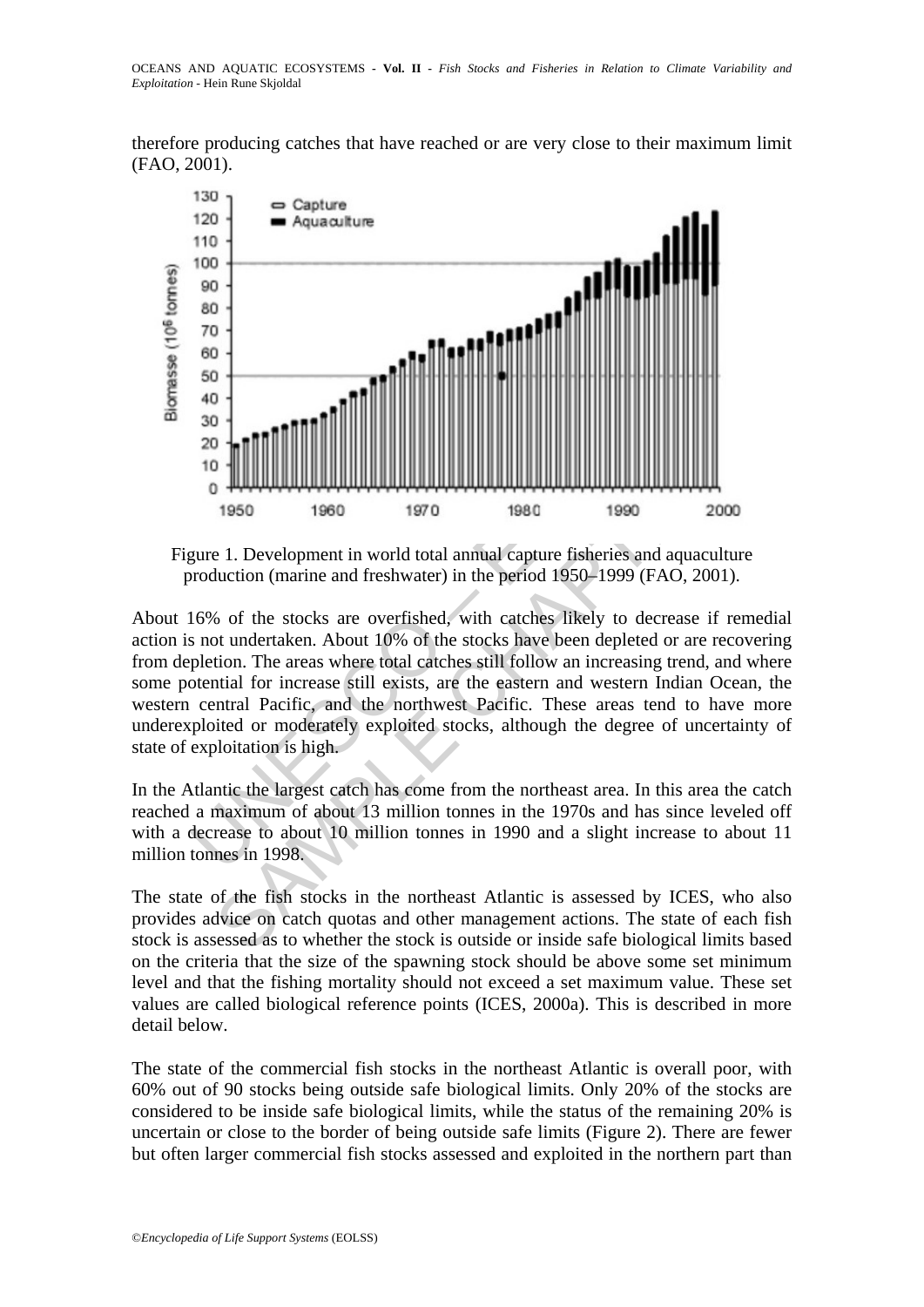in the southern part of the northeast Atlantic. There is an overall tendency to higher proportions of stocks outside safe biological limits in the southern than in the northern parts. The situation also tends to be better for some of the pelagic fish stocks than for stocks of demersal roundfish and flatfish.



Figure 2. Number of commercial fish stocks in various parts of the northeast Atlantic assessed by ICES (2000; OSPAR, 2000) to be outside or inside safe biological limits. Stocks in the border area between inside or outside or with uncertain status due to lack of data are shown with light shading in the middle region of the figure

The overall poor state of fish stocks is a result of high rates of exploitation. Exploitation rates in the range 0.5–1.0 per year (corresponding to a removal rate of about 40–80% of the population each year) is common for many fish stocks (ICES, 2000a,b). At such high exploitation rates, only a small fraction of the recruited juveniles survives to reach reproductive age.

As a consequence of high exploitation rates, there has been a decrease in the mean trophic level for the global capture fisheries between 1950 and the 1990s (Pauly et al., 1998). This reflects a change in landings from long-lived, fish-eating bottom fish at a high level in the trophic pyramid, toward short-lived plankton-feeding fish and invertebrates at lower trophic level. This trend of decrease in mean trophic level is most pronounced in the North Atlantic and the North Pacific. While in theory one could expect the yield to increase as one shifts fisheries down to lower level in marine food webs, the observed pattern in the North Atlantic has been a leveling off or even decrease in catches associated with the reduction in mean trophic level. Among possible explanations for this feature are under- or mis-reporting of catches, increasing discarding of small and unwanted fish, and changes in ecosystem structure.

### **3. Why Fish Stocks Vary**

Variable recruitment was identified as a major cause for variations in fish stocks and fisheries early in the twentieth century (Hjort, 1914). Since then the recruitment variability problem has been a major research issue. This research has been guided by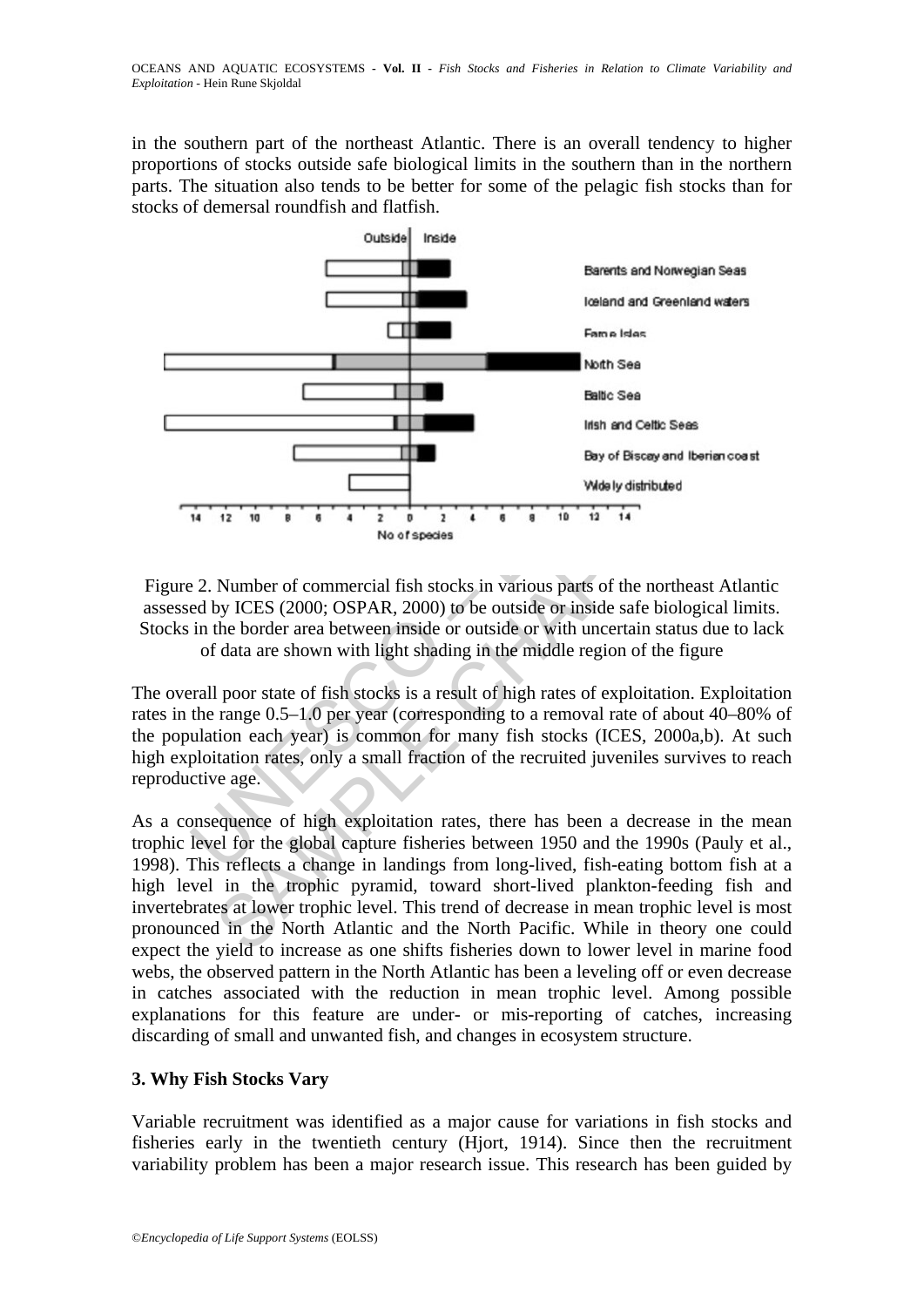several hypotheses and a wide range of factors affecting the development and early life history of fish have been investigated (Rothschild, 1986; Houde, 1987, 1997; Legget and Doblis, 1994). The hypotheses can be broadly grouped into those focusing on: (1) starvation; (2) predation; and (3) unfavorable drift, as the major cause for larval mortality. The concepts of a "critical period" in the development of fish larvae at the transition from living on yolk sac reserves to feeding on plankton prey (Hjort, 1914) and "match–mismatch" in the timing between hatching of fish larvae and occurrence of suitable prey organisms (Cushing, 1972, 1990) have been central elements in starvation hypotheses. It has become clear over recent decades that fish larvae seldom die from starvation but rather from predation from a broad range of plankton-feeding organisms, notable among them pelagic fishes (Bailey and Houde, 1989; Skjoldal and Melle, 1989).

ruitment variability is on the very general level a trivial consective mode of fish. Most fish species that form large stocks is of eggs or hatched larvae into the pelagic environment. Here is ichthyoplankton drift as part we mode of fish. Most fish species that form large stocks release a l<br>eggs or hatched larvae into the pelagic environment. Here the eggs<br>chowhyolankton drift as part of the plankton community. During this<br>choosed to preda The recruitment variability is on the very general level a trivial consequence of the reproductive mode of fish. Most fish species that form large stocks release a large number of eggs or hatched larvae into the pelagic environment. Here the eggs and larvae as ichthyoplankton drift as part of the plankton community. During this stage they are exposed to predators that roam and feed in the pelagic realm. Hence typical mortality rates of fish eggs and larvae are of the order of 0.1  $d^{-1}$  which means that about 10% of the individuals are eaten every day (McGurk, 1986). Sustained over weeks or months such mortality rates reduce the number of individuals from the order of million eggs to a low number of recruits that sustain on average two new adult individuals for each female and male that contributed to the spawning. In this number reduction game, small changes in mortality rate translate into large changes in the small fraction of individuals surviving as recruits (Skjoldal and Melle, 1989). Growth rate and mortality are related in that variation in growth rate translates into variation in the time spent to grow through a size range in the larval development and thereby the accumulated mortality experienced during that period.

In the number reduction from million eggs to two adult reproducing individuals, there are stabilizing mechanisms involving density-dependent processes. These mechanisms can dampen the fluctuations but do not remove them. Inevitably, therefore, the large recruitment variability is translated into variability in the resulting spawning stock size. This is illustrated for the northeast Arctic cod stock inhabiting the Barents Sea ecosystem (Figure 3). The pattern of recruitment shows a cyclic nature with a few years of good recruitment followed by some years of poor recruitment. This is related to climatic fluctuations with strong year classes formed during warming or warm years in the short-periodic fluctuations between cold and warm years (Sætersdal and Loeng, 1987; Ottersen et al., 1994, 2000; Ottersen and Sundby, 1995; Sundby, 2000).

The recruitment of the northeast Arctic cod is calculated at the age of 3-year-old individuals. At this stage the amplitude of variation between poor and strong year classes is about one order of magnitude (Figure 3A). The peaks in recruitment can be followed as peaks in the size of the immature stock the same year or 1–2 years later (Figure 3B) and in peaks in the spawning stock about 5 years later (Figure 3C). This corresponds approximately to the life cycle of this cod stock where the individuals reach maturity at an age of about 7–8 years (Jørgensen, 1990, 1992; Beverton et al., 1994; Nakken, 1994; Godø, 2000b).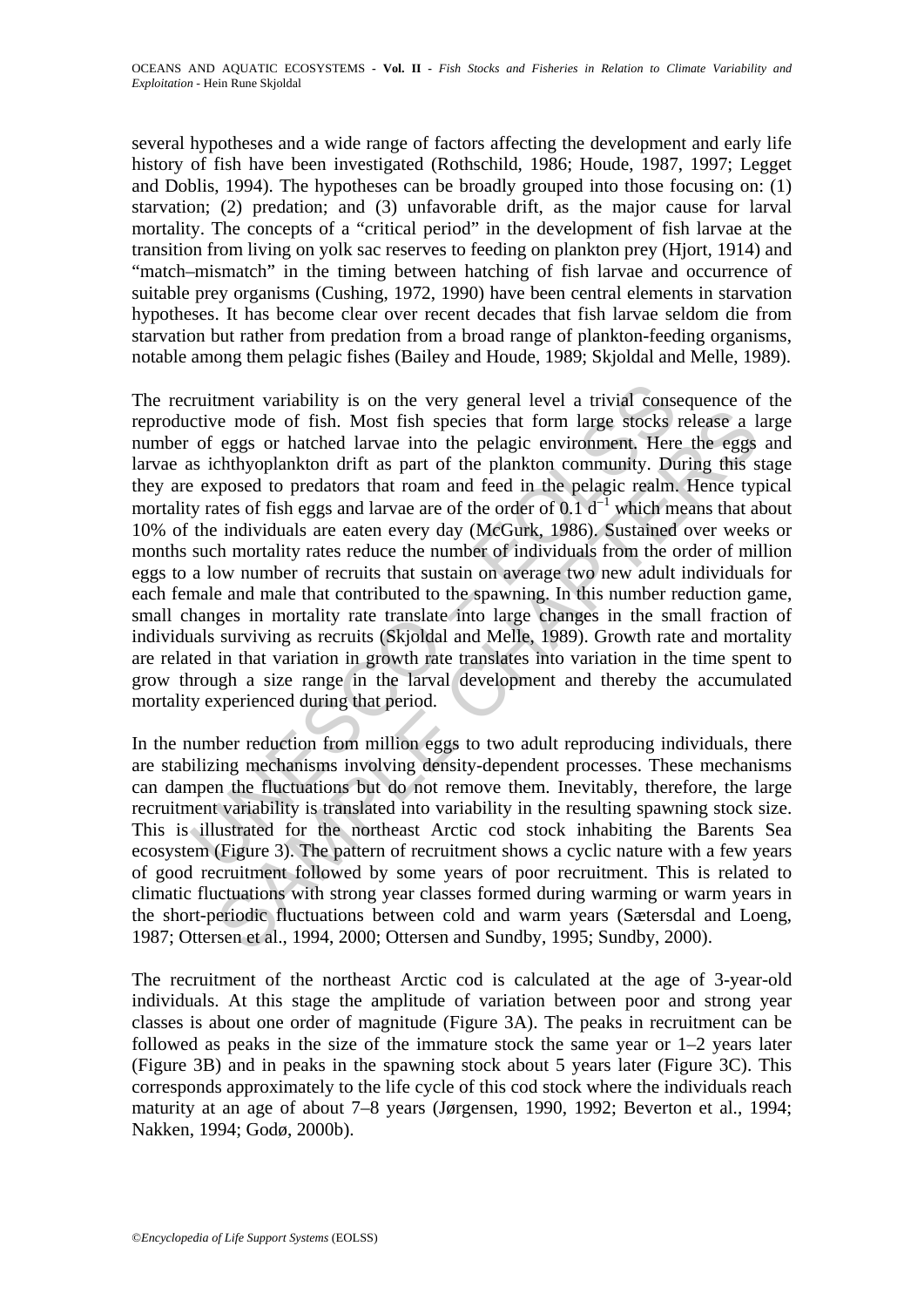



The fact that recruitment is related to spawning stock size with a time delay is a general experience that is taken for granted as basic knowledge in fish stock assessments and predictions. Strong year classes may play a dominant role in the fisheries of many commercial fish stocks, and the outlook for good or poor recruitment forms an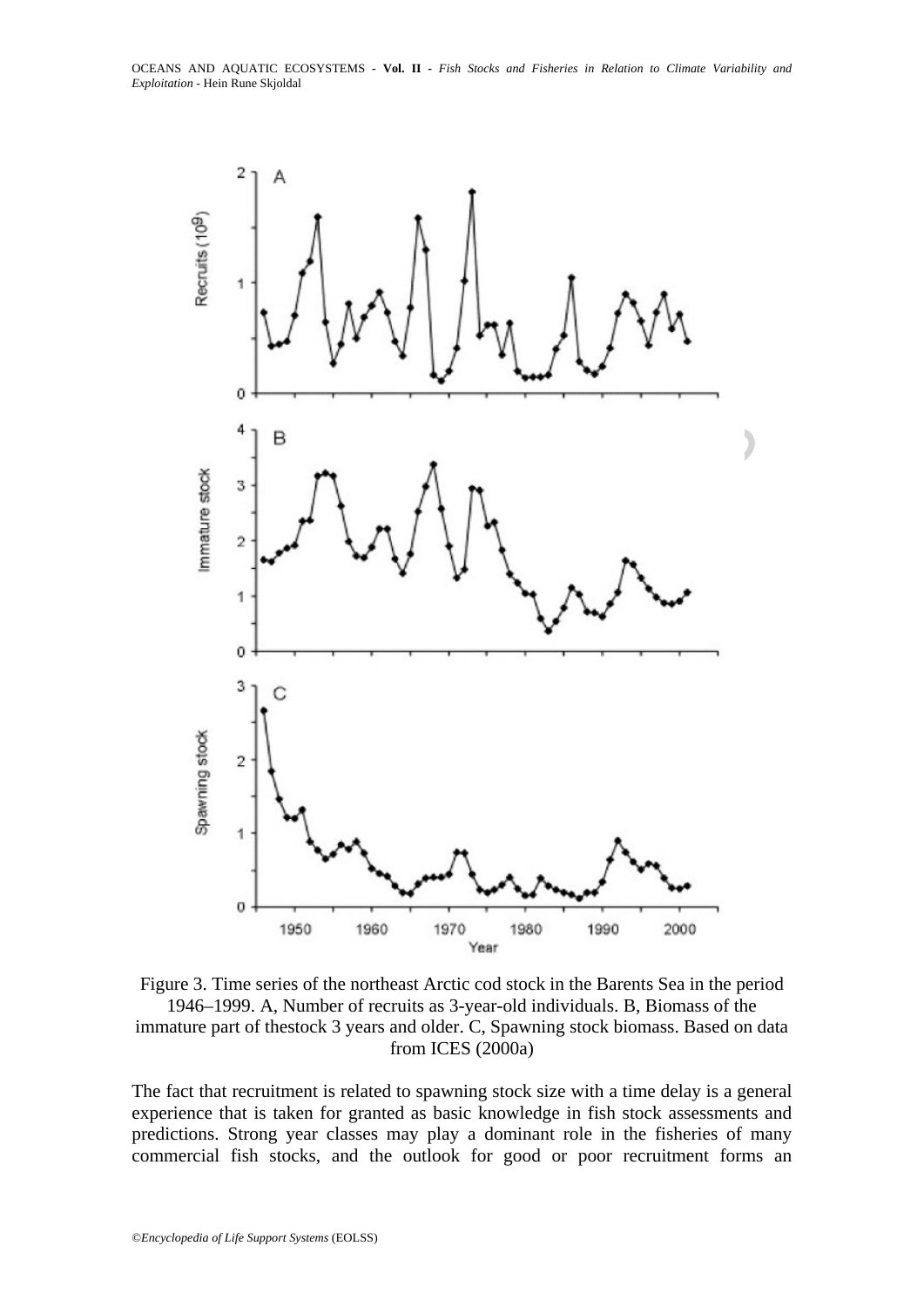important part of judging the likely development of stocks (ICES, 2000a,b). Nevertheless, it has been the reverse relationship, the dependence of recruitment on spawning stock size, that has received most attention. This relationship is typically characterized by a large scatter of data points as illustrated for northeast Arctic cod and North Sea cod in Figure 4. Generally only a small fraction of the variance in recruitment is explained by spawning stock size (Rothschild, 1986; Myers and Barrowman, 1996), the remaining large fraction of unexplained variance being due to other factors such as the environment.



Figure 4. Plots of recruitment versus spawning stock biomass for: A, the northeast Arctic cod stock in the Barents Sea, and B, the North Sea cod stock. Data from ICES (2000a)

# TO ACCESS ALL THE **44 PAGES** OF THIS CHAPTER, [Click here](https://www.eolss.net/ebooklib/sc_cart.aspx?File=E1-06-04-02)

#### **Bibliography**

- - -

Anker-Nilssen T., Bakken V., Strøm H., Golovkin A. N., Bianki V. V., and Tatarinkova I. P. (2000). *The Status of Marine Birds Breeding in the Barents Sea Region*. Norsk Polarinstitutt rapport nr. 113.

Astthorsson O. S. and Gislason A. (1995). Long term changes in zooplankton biomass in Icelandic waters in spring. *ICES Journal of Marine Science* **52**, 657–688.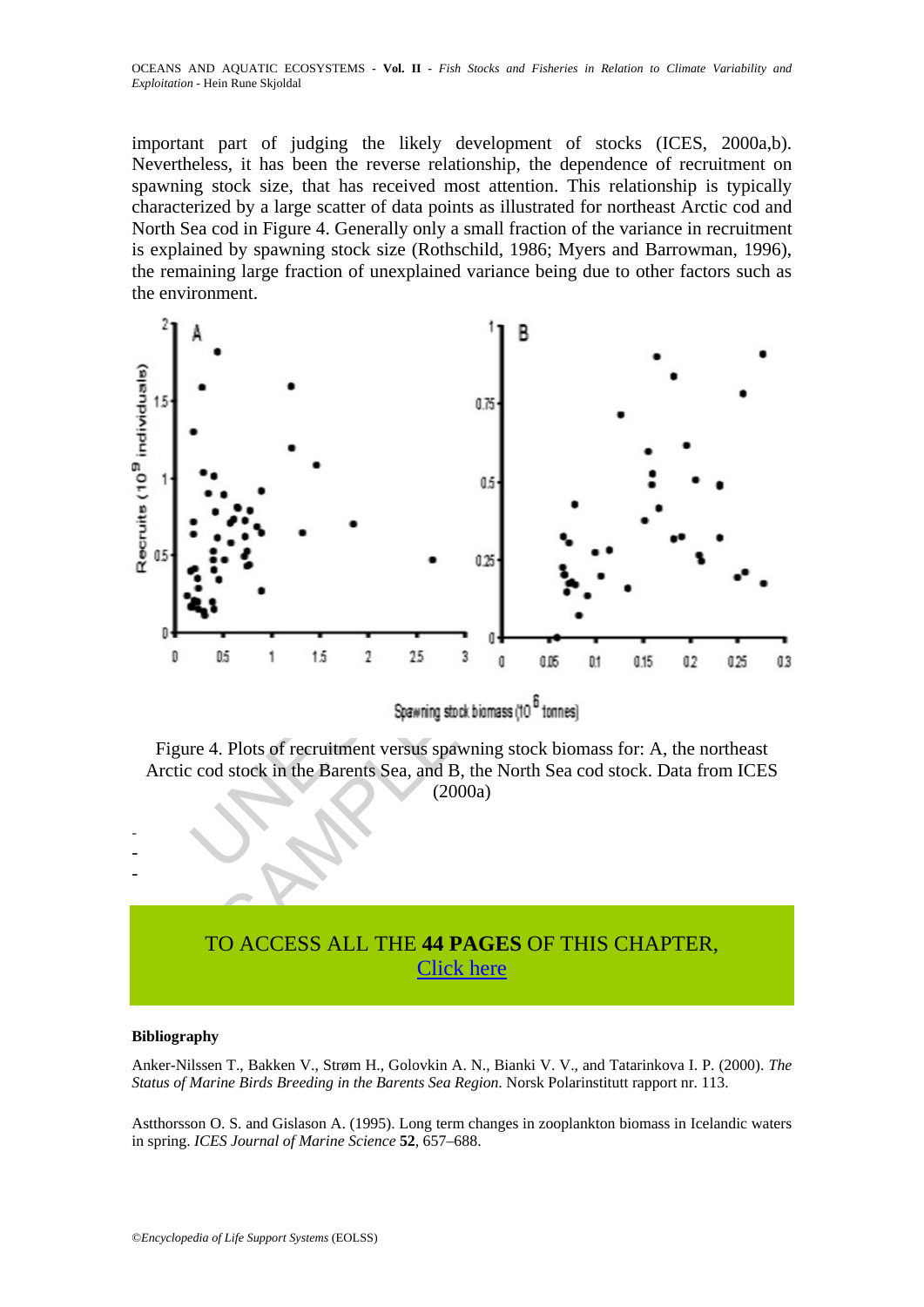Astthorsson O. S. and Vilhjálmsson H. (2001). Iceland shelf LME: decadal assessment and resource sustainability. In K. Sherman and H.R. Skjoldal, eds. *Changing States of the Large Marine Ecosystems of the North Atlantic*. Elsevier (in press).

Bailey R. S. (1982). The population biology of blue whiting in the North Atlantic. *Advances in Marine Biology* **19**, 258–355.

Beverton R. J. H. and Holt S. J. (1957). On the dynamics of exploited fish populations. *Fishery Investigations Series II* **19**, 1–533.

Beverton R. J. H., Hylen A., and Østvedt O. J. (1994). Growth, maturation, and longevity of maturation cohorts of Northeast Arctic cod. *ICES Marine Science Symposium* **198**, 482–501.

Blindheim J., Borovkov V., Hansen B., Malmberg S.-Aa., Turrell W. R., and Østerhus S. (2000). Upper layer cooling and freshing in the Norwegian Sea in relation to atmospheric forcing. *Deep-Sea Research* **147**, 655–680.

n J., Borovkov V., Hansen B., Malmberg S.-Aa., Turrell W. R., and Østerhusting and freshing in the Norwegian Sea in relation to atmospheric forcing. D<br>680.<br>1. and Skjoldal H. R. (1993). Effects of climatic changes on the b and Ireshing in the Norwegian Sea in relation to atmospheric forcing. *Deep-Sea Resi*<br>
2. and Skjoldal H. R. (1993). Effects of elimatic changes on the biomass yield of the Bain<br>
3. and Skjoldal H. R. (1993). Effects of el Blindheim J. and Skjoldal H. R. (1993). Effects of climatic changes on the biomass yield of the Barents Sea, Norwegian Sea, and West Greenland Large Marine Ecosystems. In K. Sherman, L. M. Alexander, and B. D. Gold, eds. *Large Marine Ecosystems: Stress, Mitigation and Sustainability*. AAAS Publ.: 92– 395, American Association for Advancement of Science. pp. 185–198.

Bogstad B., Haug T., and Mehl S. (2000). Who eats whom in the Barents Sea? *NAMMCO Scientific Publications* **2**, 98–119.

Bogstad B. and Mehl S. (1997). Interaction between cod (*Gadus morhua*) and its prey species in the Barents Sea. IIn *Forage Fishes in Marine Ecosystems.* Proceedings of the international symposium on the role of forage fishes in marine ecosystems. Alaska Sea Grant College Program Report No. 97–01. University of Alaska, Fairbanks. pp. 591–615

Brander K., ed. (1994). *Spawning and Life History Information for North Atlantic Cod Stocks*. ICES Cooperative Research Report 205. 150 pp.

Brander K. M. (1995). The effect of temperature on growth of Atlantic cod (*Gadus morhua* L.). *ICES Journal of Marine Science* **5**, 1–10.

Broecker W. S. and Denton G. H. (1990). What drives glacial cycles? *Scientific American* **262**, 43–50.

Chambers R. C. and Leggett W. C. (1996). Maternal influence on variation in egg sizes in temperate marine fishes. *American Zoologist* **36**, 180–196.

Colebrook J. M. (1978). Continuous plankton records: zooplankton and environment, North-East Atlantic and North Sea, 1948–1975. *Oceanologica Acta* **1**, 9–23.

Cook R. M., Sinclair A., and Stefánsson G. (1997). Potential collapse of North Sea cod stocks. *Nature* **385**, 521–522.

Cushing D. H. (1972). The production cycle and the numbers of marine fish. *Symposium of the Zoological Society of London* **29**, 213–232.

Cushing D. H. (1974). The possible density-dependence of larval mortality and adult mortality in fishes. In J. H. S. Blaxter, ed. *The Early Life History of Fish*. Berlin: Springer-Verlag. pp. 103–111.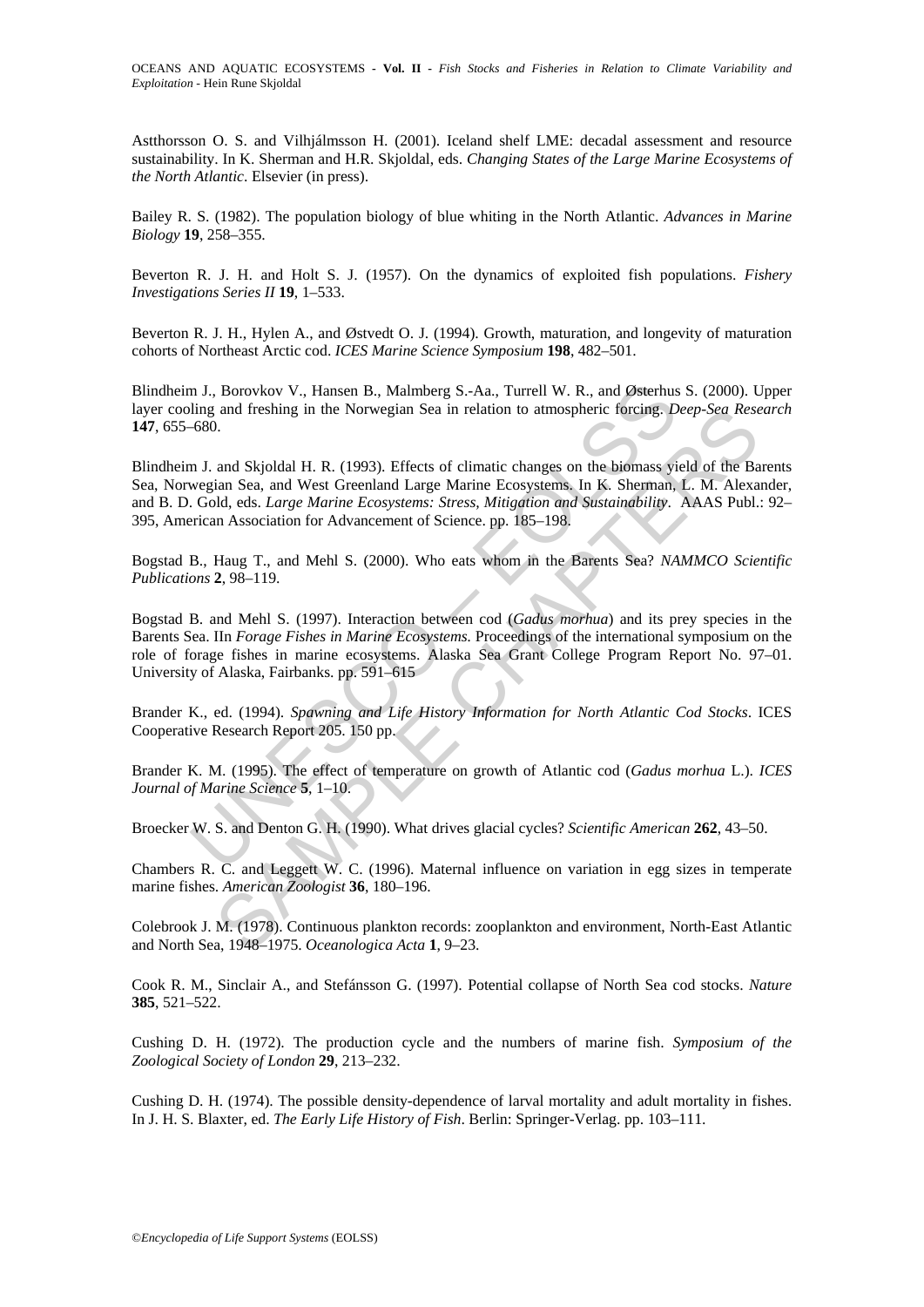Cushing D. H. (1981). Stock and Recruitment*.* In D. H. Cushing, ed. *Fisheries Biology. A Study in Population Dynamics.* Madison: The University of Wisconsin Press. pp. 142–171.

Cushing D. H. (1982). *Climate and Fisheries*, 373 pp. London: Academic Press.

Cushing D. H, ed. (1983). *Key Papers on Fish Populations*, 405 pp. Oxford.: IRL Press.

Cushing D. H. (1983). Are fish larvae too dilute to affect the destiny of their food organisms? *Journal of Plankton Research* **5**, 865–880.

Cushing D. H. (1984). The gadoid outburst in the North Sea. *Journal du Conseil International pour l'Exploration de la Mer* **41**, 159–166.

Cushing D. H. (1990). Plankton production and year class strength in fish populations: an update of the match/mismatch hypothesis. *Advances in Marine Biology* **26**, 249–293.

Cushing D. H. (1996). *Towards a Science of Recruitment in Fish Populations*, 175 pp. Oldendorf : Ecology Institute

Cushing D. H. and Dickson R. R. (1976). The biological response in the sea to climatic changes. *Advances in Marine Biology* **14**, 1–122.

Cushing D. H. and Horwood J. W. (1994). The growth and death of fish larvae. *Journal of Plankton Research* **16**, 291–300.

Daan N. (1980). A review of replacement of depleted stocks by other species and the mechanisms underlying such replacement. *Rapp. P.-v. Réun Conseil International pour l'Exploration de la Mer* **177**, 405–421.

D. H. (1990). Plankton production and year class strength in fish populations<br>smatch hypothesis. Advances in Marine Biology 26, 249–293.<br>D. H. (1996). Towards a Science of Recruitment in Fish Populations, 175<br>Institute<br>D. Itch hypothesis. *Advances in Marine Biology* 26, 249–293.<br>
H. (1996). *Towards a Science of Recruiment in Fish Populations*, 175 pp. Oldend<br>
the<br>
H. and Dickson R. R. (1976). The biological response in the sea to climatic Dalpadado P., Bogstad B., Gjøsæter H., Mehl S., and Skjoldal H. R. (2001). Zooplankton–fish interactions in the Barents Sea. In K. Sherman and H.R. Skjoldal, eds. *Changing States of the Large Marine Ecosystems of the North Atlantic*. Elsevier (in press).

Dalpadado P., Borkner N., and Skjoldal H.R. (1994). Distribution and life history of *Themisto*  (Amphipoda) spp., north of 73º N in the Barents Sea. *Fisken Havet* **12**, 1–42.

Dalpadado P. and Skjoldal H. R. (1996). Abundance, maturity and growth of the krill species *Thysanoessa inermis* and *T. longicaudata* in the Barents Sea. *Marine Ecology Progress Se*ries **144**, 175– 183.

Dickson R. R. (1997). From the Labrador Sea to global change. *Nature* **386**, 649–650.

Dickson R. R. and Brander K. M. (1993). Effects of a changing windfield on cod stocks of the North Atlantic. *Fisheries Oceanography* **2**, 124–153.

Dickson R. R., Lazier J., Meincke J., Rhines P., and Swift J. (1996). Long-term coordinated changes in the convective activity of the North Atlantic. *Progress in Oceanography* **38**, 241–295.

Dickson R. R., Meincke J., Malmberg S-Å., and Lee A. J. (1988). The "Great Salinity Anomaly" in the Northern North Atlantic 1968–1982. *Progress in Oceanography* **20**, 103–151.

Dragesund O., Hamre J., and Ulltang  $\emptyset$ . (1980). Biology and population dynamics of the Norwegian spring spawning herring. *Rapp. P.-v. Réun. Conseil International pour l'Exploration de la Mer* **177**, 43– 71.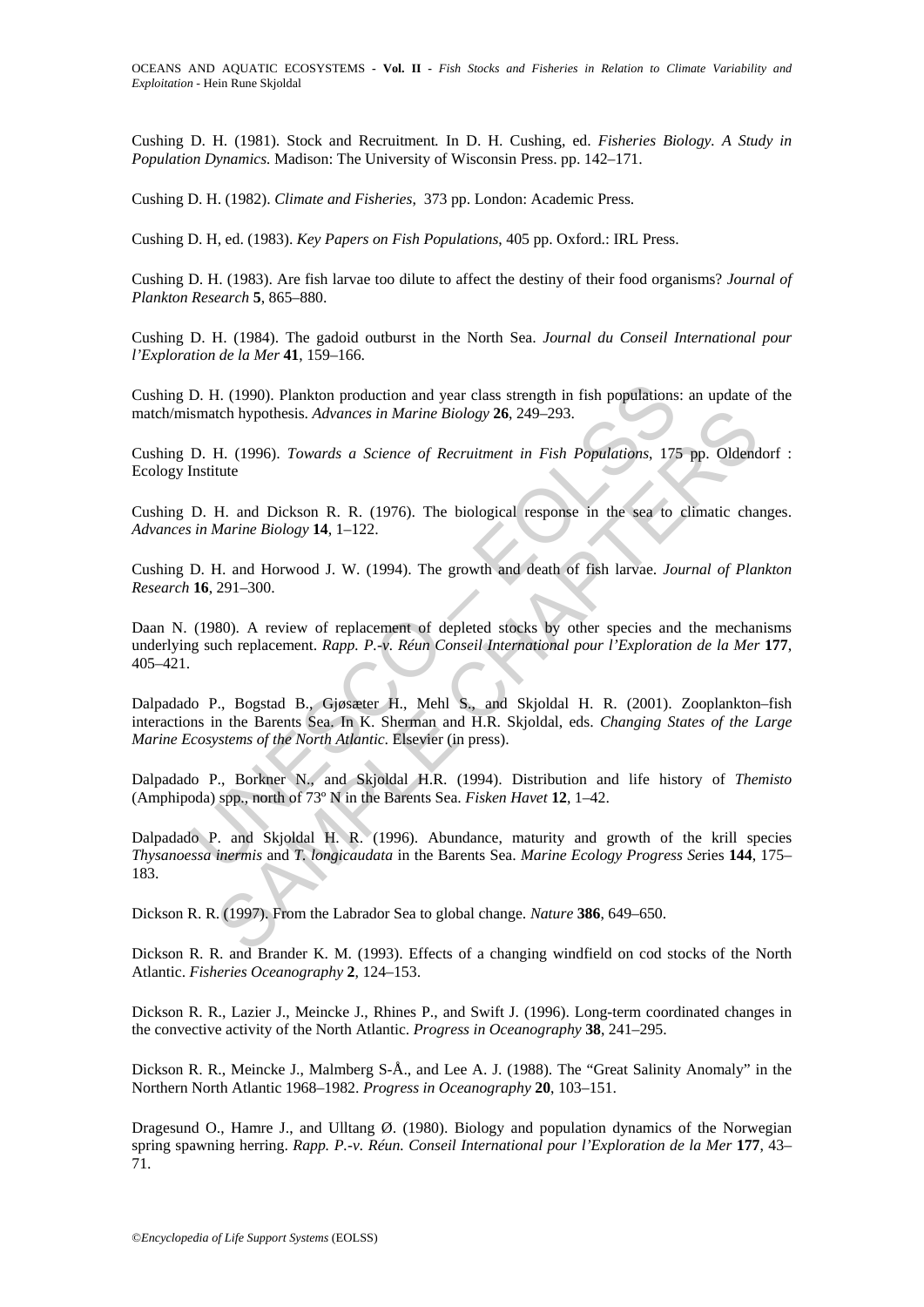Food and Agriculture Organization (FAO). (2001). *The State of World Fisheries and Aquaculture 2000*. Rome: FAO.

Folkow L. P., Haug T., Nilssen K. T., and Nordøy E. S. (2000). Estimated food consumption of minke whales *Balaenoptera acutorostrata* in Northeast Atlantic waters in 1992–1995. *NAMMCO Scientific Publications* **2**, 65–80.

Fossum P. (1992). The recovery of the Barents Sea capelin (*Mallotus villosus*) from a larval point of view. *ICES Journal of Marine Science* **49**, 237–243.

Fossum P. (1996). A study of first-feeding herring (*Clupea harengus* L.) larvae during the period 1985– 1993. *ICES Journal of Marine Science* **53**, 51–59.

1 K. D., Hansen L. P., and Dunkley D. A. (1998). Marine temperatures<br>
is and the survival of Atlantic salmon, *Salmo salar* L., in the North Setenby 7, 22–34.<br>
1 K. D., Hansen L. P., Dunkley D. A., and MacLean J. C. (2000) Friedland K. D., Hansen L. P., and Dunkley D. A. (1998). Marine temperatures experienced by postsmolts and the survival of Atlantic salmon, *Salmo salar* L., in the North Sea area. *Fisheries Oceanography* **7**, 22–34.

Friedland K. D., Hansen L. P., Dunkley D. A., and MacLean J. C. (2000). Linkage between ocean climate, post-smolt growth and survival of Atlantic salmon (*Salmo salar* L.) in the North Sea area. *ICES Journal of Marine Science* **57**, 419–427.

md the survival of Atlantic salmon, *Salmo salar* L., in the North Sea area. *Fish*<br>
D., Hansen L. P., Dunkley D. A., and MacLean J. C. (2000). Linkage between c.<br>
E-molt growth and survival of Atlantic salmon (*Salmo sala* Fromentin J.-M. and Planque B. (1996). *Calanus* and environment in the eastern North Atlantic. 2. Influence of the North Atlantic Oscillation on *C. finmarchicus* and *C. helgolandicus. Marine Ecology Progress Series* **134**, 111–118.

Garcia S. (1983). The stock-recruitment relationship in shrimps: reality or artefacts and misinterpretations? *Océanographie Tropicale* **18**(1), 25–48.

Giske J., Skjoldal H. R., and Slagstad D. (1998). Ecological modelling for fisheries. In T. Rødseth., ed. *Models for Multispecies Management*. Heidelberg: Physica-Verlag. pp. 11–68.

Gjøsæter H. (1985). Growth of the Barents Sea capelin of the year classes 1975–1981. In H. Gjøsæter, ed. *The Proceedings of the Soviet-Norwegian Symposium on the Barents Sea Capelin*. Institute of Marine Research, Bergen, Norway. pp. 193–212.

Gjøsæter H. (1998). The population biology and exploitation of capelin *(Mallotus villosus)* in the Barents Sea. *Sarsia* **83**, 453–496.

Gjøsæter H. (1999). *Studies on the Barents Sea Capelin (Mallotus villosus Müller), with Emphasis on Growth*. Dr. Philos. Thesis, University of Bergen.

Gjøsæter H. and Loeng H. (1987). Growth of the Barents Sea capelin, *Mallotus villosus,* in relation to climate. *Environmental Biology of Fishes* **20**, 293–300.

Godø O. R. (2000a). *Fluctuation in Stock Properties of Arcto-Norwegian Cod Related to Long-term Environmental Changes*. Interim Report IR-00–023. International Institute for Applied Systems Analysis, Austria (www.iiasa.ac.at).

Godø O. R. (2000b). *Maturation Dynamics of Arcto-Norwegian Cod*. Interim Report IR-00–024. International Institute for Applied Systems Analysis, Austria (www.iiasa.ac.at).

Hamre J. (1985). Assessment and management of Barents Sea capelin. In H. Gjøsæter, ed. *The Proceedings of the Soviet-Norwegian Symposium on the Barents Sea Capelin*. Institute of Marine Research, Bergen, Norway. pp. 5–24.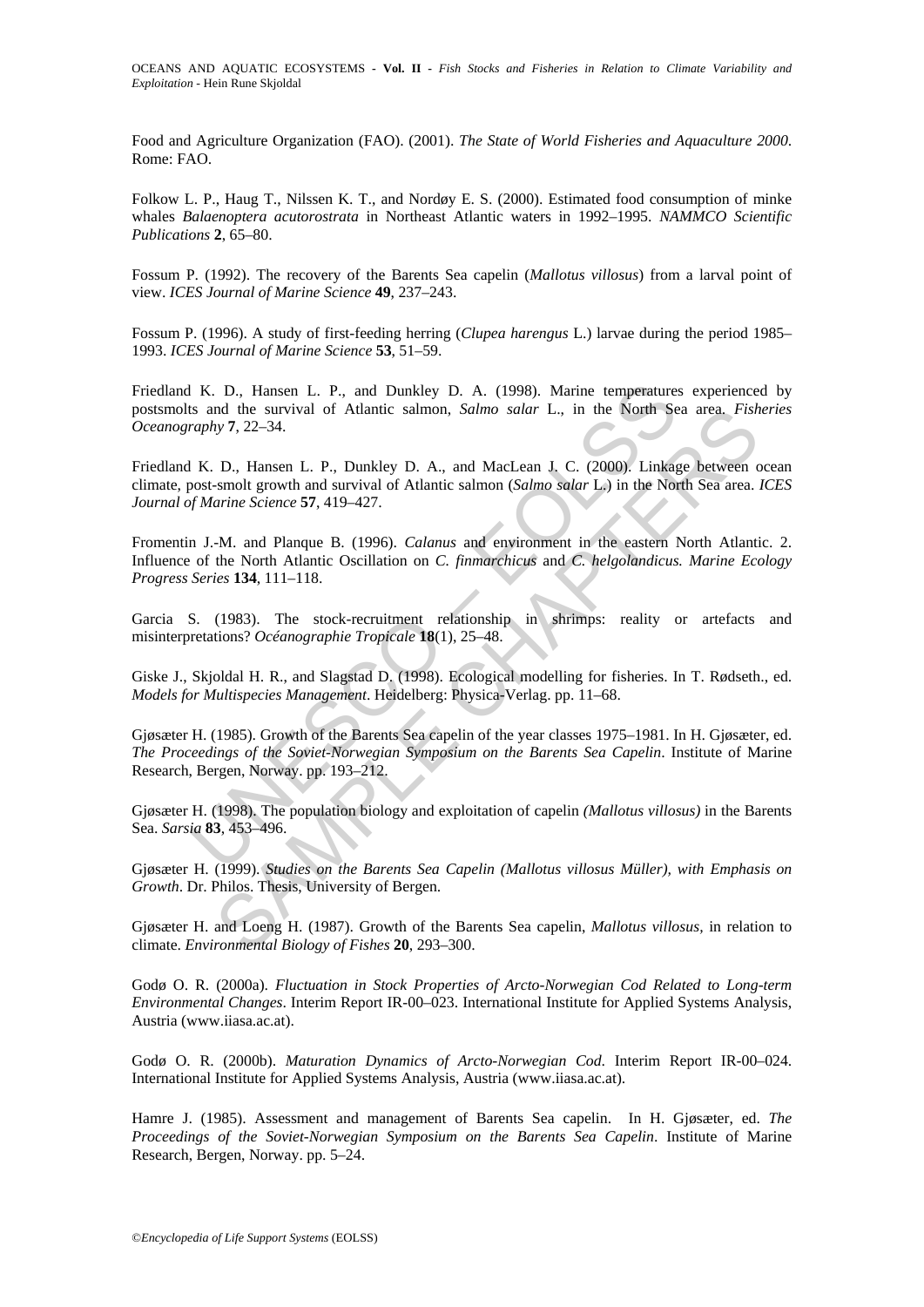Hamre J. (1991). Interrelation between environmental changes and fluctuating fish populations in the Barents Sea. In T. Kawasaki, S. Tanaka, Y. Toba, and A. Tanaguchi, eds. *Long-term Variability of Pelagic Fish Populations and their Environment* (Proceedings of the International Symposium, Sendai, Japan, November 14–18, 1989). Oxford: Pergamon Press. pp. 259–270

Hamre J. and Hatlebakk E. (1998). System Model (Systmod) for the Norwegian Sea and the Barents Sea. In T. Rødseth, ed. *Models for Multispecies Management*. Heidelberg: Physica-Verlag. pp. 93–115.

Hassel A. (1984). Quantitative and qualitative aspects of capelin feeding in relation to zooplankton sources in the Barents Sea in May and August 1981. Contribution to the joint Soviet-Norwegian symposium on the Barents Sea capelin, Institute of Marine Research, Bergen. 14 pp.

Hassel A., Skjoldal H. R., Gjøsæter H., Loeng H., and Omli L. (1991). Impact of grazing from capelin *(Mallotus villosus)* on zooplankton: a case study in the northern Barents Sea in August 1985. In E. Sakshaug, C. C. E. Hopkins and N. A. Øritsland, eds. *Proceedings of the Pro Mare Symposium on Polar Marine Ecology*, Trondheim, May 12–16, 1990. *Polar Research* **10**(2), 371–388.

*s* villosus) on zooplankton: a case study in the northern Barents Sea in At C.c. C. E. Hopkins and N. A. Øritsland, eds. *Proceedings of the Pro Mare Sycology*, Trondhein, May 12–16, 1990. *Polar Research* 10(2), 371–388. Haug T. and Nilssen K. T. (1995). Ecological implications of harp seal *Phoca groenlandica* invasions in Northern Norway. In A. S. Blix, L. Walløe, and Ø. Ulltang, eds. *Whales, seals, fish and man.* Amsterdam: Elsevier Science. pp. 545-564.

Heath M. R. and Jónasdóttir S. H. (1999). Distribution and abundance of overwintering *Calanus finmarchicus* in the Faroe-Shetland Channel. *Fisheries Oceanography* **8**(Suppl. 1), 40–60.

Helland-Hansen B. and Nansen F. (1909). The Norwegian Sea. Its physical oceanography. Based upon the Norwegian researches 1900–1904. *Report on Norwegian Fishery and Marine Investigations* **2**, 1–390.

Hennemuth R. C., Palmer J. R., and Brown B. E. (1980). A statistical description of recruitment in eighteen selected fish stocks. *Journal of Northwest Atlantic Fisheries Science* **1**, 101–111.

Hirche H. J. (1991). Distribution of dominant copepod species in the Greenland Sea during fall. *Polar Biology* **11**, 351–362.

Hjort J. (1914). Fluctuations in the great fisheries of Northern Europe. *Rapports et Procès-Verbaux du Conseil Permanent International pour l'Exploration de la Mer* **20**, 1–228.

Hofmann E. E. and Powell T. M. (1998). Environmental variability effects on marine fisheries: four case histories. *Ecological Applications* **8**(1) Supplement, 523–532.

C. *R.*: Hopkma and W. N. Vintamia, east. *Fricketings*, of the *Fron matie examplosium on Tggs*), Trondheim, May 12-16, 1990. *Polar Research* **10**(2), 371-388.<br>Nilssen K. T. (1995). Ecological implications of harp seal Holst J. C. (1996). *Long term trends in the growth and recruitment pattern of the Norwegian springspawning herring (Clupea harengus Linnaeus 1758)*, 131 pp. Dr. Sc. thesis. University of Bergen, Norway.

Houde E. D. (1987). Fish early life dynamics and recruitment variability. *American Fisheries Society Symposium* **2**, 17–29.

Houde E. D. (1997). Patterns and consequences of selective processes in teleost early life histories. In R. C. Chambers and E. A. Trippel, eds. *Early Life History and Recruitment in Fish Populations.* London: Chapman and Hall. pp. 173-196.

Hurrell J. W. (1995). Decadal trends in the North Atlantic oscillation, regional temperature and precipitation. *Science* **269**, 676–679.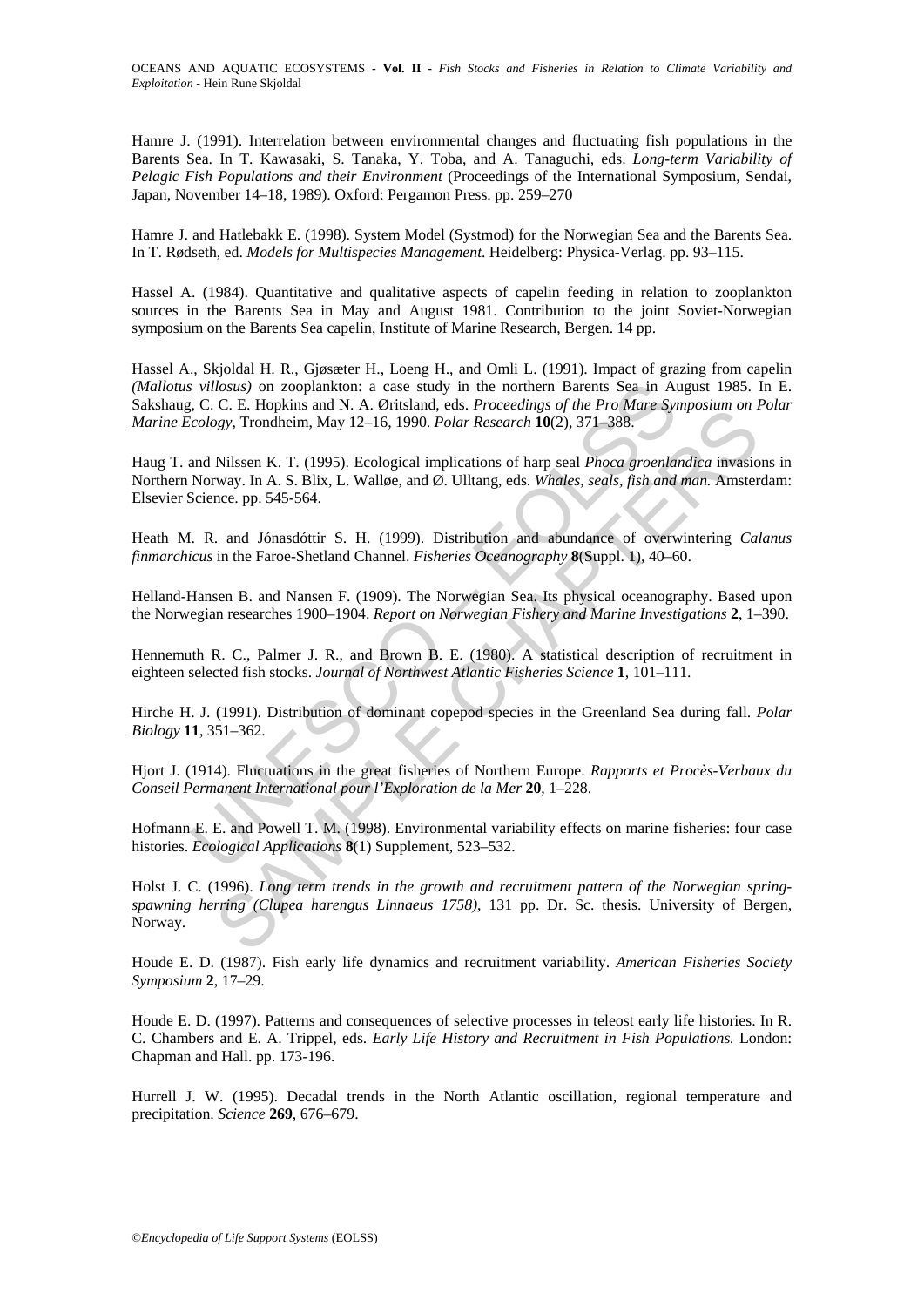Hurrell J. W. and Van Loon H. (1997). Decadal variations in climate associated with the Northern Atlantic Oscillation. *Climate Change* **36**, 301–326.

Huse G. and Toresen R. (1995). Predation by juvenile herring *(Clupea harengus* L.) on Barents Sea capelin *(Mallotus villosus* Müller) larvae. In A. Hylen, ed. *Precision and Relevance of Pre-recruit Studies for Fishery Management Related to Fish Stocks in the Barents Sea and Adjacent Waters*. Proceedings of the sixth IMR-PINRO symposium, Bergen, June 14–17, 1994. Institute of Marine Research, Bergen, Norway. pp. 59–73

ICES (1948). Special meeting on climate change in the Arctic. *Rapports et Procés-Verbaux des Réunions du Conseil International pour I'Exploration de la Mer* **125**, 1-52.

ICES (1997). *Report of the ICES Advisory Committee on the Marine Environment 1997*. ICES Cooperative Research Report No. 222. Copenhagen: International Council for the Exploration of the Sea.

ICES (2000a). *Report of the Advisory Committee on Fishery Management*. Copenhagen: International Council for the Exploration of the Sea.

ICES (2000b). *The Status of Fisheries and Related Environment of Northern Seas*. Nord 2000, No. 10. Copenhagen: Nordic Council of Ministers.

ICES (2001). *Report of the Advisory Committee on Fishery Management*. Copenhagen: International Council for the Exploration of the Sea.

Iles T. D. and Sinclair M. (1982). Atlantic herring: stock discreteness and abundance. *Science* **215**, 627– 633.

ive Research Report No. 222. Copenhagen: International Council for the Explo<br>
100a). *Report of the Advisory Committee on Fishery Management*. Copenha<br>
for the Exploration of the Sea.<br>
100b). *The Status of Fisheries and R* Solid Report of the Advisory Committee on Fishery Management. Copenhagen: Internate Exploration of the Sea.<br>
S. The Status of Fisheries and Related Environment of Northern Seas. Nord 2000, Nc<br>
Nordic Council of Ministers. IMR (2000). *Havets Miljø 2000*. Fisken og Havet, særnummer 2–2000. Bergen: Institute of Marine Research.

IMR (2001). *Havets Ressurser 2001*. Fisken og Havet, særnummer 1-2001. Bergen: Institute of Marine Research.

Jakobsen T. (1996). *The Relationship between Spawning Stock and Recruitment for Atlantic Cod Stocks*. ICES CM 1996/G:15.

Jakobsen J. and Stefánsson G. (1998). Rational harvesting of the cod-capelin-shrimp complex in the Icelandic marine ecosystem. *Fisheries Research* **37**, 7–21.

Jørgensen T. (1990). Long-term changes in age at sexual maturity of Northeast Arctic cod *(Gadus morhua* L.). *Journal du Conseil International pour l'Exploration de la Mer* **46**, 235–248.

Jørgensen T. (1992). Long-term changes in growth of North-east Arctic cod *(Gadus morhua)* and some environmental influences. *ICES Journal of Marine Science* **49**, 263–277.

Kamykowski D. and Zentara S.-J. (1985). Nitrate and silicic acid in the world ocean: patterns and processes. *Marine Ecology Progress Series* **26**, 47–59.

Kawasaki T., Tanaka S., Toba Y., and Tanaguchi A., eds. (1991). *Long-term Variability of Pelagic Fish Populations and their Environment*. Oxford: Pergamon Press.

Kiørboe T. (1993). Turbulence, phytoplankton cell size and the structure of pelagic food webs. *Advances in Marine Biology* **29**, 1–72.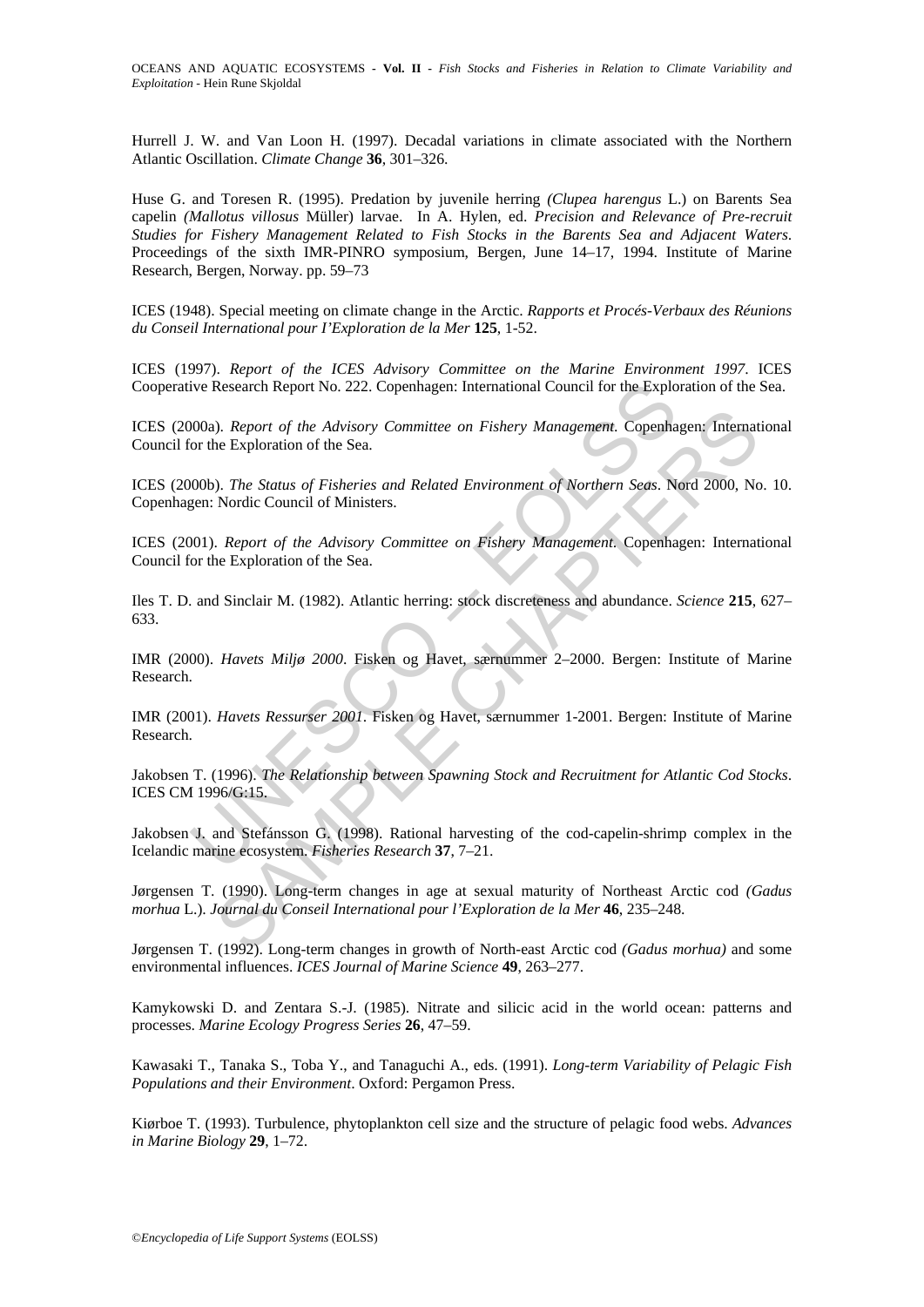Kjesbu O. S., Klungsøyr J., Kryvi H., Witthames P. R., and Greer Walker M. (1991). Fecundity, atresia, and egg size of captive Atlantic cod *(Gadus morhua)* in relation to proximate body composition. *Canadian Journal of Fisheries and Aquatic Science* **48**, 2333–2343.

Kjesbu O. S., Solemdal P., Bratland P., and Fonn M. (1996). Variation in annual egg production in captive Atlantic cod *(Gadus morhua)*. *Canadian Journal of Fisheries and Aquatic Science* **53**, 610–620.

Kjesbu O. S., Witthames P. R., Solemdal P., and Greer Walker M. (1998). Temporal variations in the fecundity of Arcto-Norwegian cod *(Gadus morhua)* in response to natural changes in food and temperature. *Journal of Sea Research* **40**, 303–321.

Koslow J. A. (1984). Recruitment patterns in northwest Atlantic fish stocks. *Canadian Journal of Fisheries and Aquatic Science* **41**, 1722–1729.

Leggett W. C. and Deblois E. (1994). Recruitment in marine fishes: is it regulated by starvation and predation in the egg and larval stages? *Netherlands Journal of Sea Research* **32**(2), 119–134.

Lluch-Belda D., Crawford R. J. M., Kawasaki T., MacCall A. D., Parrish R. H., Schwartzlose R. A., and Smith P. E. (1989). Worldwide fluctuations of sardine and anchovy stocks: the regime problem. *South African Journal of Marine Science* **8**, 195–205.

Lluch-Belda D., Schwartzlose R. A., Serra R., Parrish R., Kawasaki T., Hedgecock D., and Crawford R. J. M. (1992). Sardine and anchovy regime fluctuations of abundance in four regions of the world oceans: a workshop report. *Fisheries Oceanography* **1**(4), 339–347.

Loder J. W., Shore J. A., Hannah C. G., and Petrie B. D. (2001). Decadal-scale hydrographic and circulation variability in the Scotia-Maine region. *Deep-Sea Research II* **48**, 3–35.

W. C. and Deblois E. (1994). Recruitment in marine fishes: is it regulated<br>in the egg and larval stages? *Netherlands Journal of Sea Research* 32(2), 119-<br>Ida D., Crawford R. J. M., Kawasaki T., MacCall A. D., Parrish R. H C. and Debions E. (1994). Recruitment in marine Inshes: is it regulated by starvation<br>the egg and larval stages? Netherlands Journal of Sea Research 32(2), 119–134.<br>D., Crawford R. J. M., Kawasaki T., MacCall A. D., Parri Loeng H. (1989a). Ecological features of the Barents Sea. In L. Rey and V. Alexander, eds. *Proceedings of the sixth Conference of Comité Arctique International*, May 13–15, 1985. Leiden: E. J. Brill. pp. 327– 365.

Loeng H. (1989b). The influence of temperature on some fish population parameters in the Barents Sea. *Journal of Northwest Atlantic Fishery Science* **9**, 103–113.

Loeng H., Blindheim J., Ådlandsvik B., and Ottersen G. (1992). Climatic variability in the Norwegian and Barents Seas. *ICES Marine Science Symposia* **195**, 52–61.

Mann K. H. (1993). Physical oceanography, food chains, and fish stocks: a review. *ICES Journal of Marine Science* **50**, 105–119.

Marshall C. T., Kjesbu O. S., Yaragina N. A., Solemdal P., and Ulltang Ø. (1998). Is spawner biomass a sensitive measure of the reproductive and recruitment potential of Northeast Arctic cod? *Canadian Journal of Fisheries and Aquatic Sciences* **55**, 1766–1783.

Marshall C. T., Yaragina N. A., Lambert Y., and Kjesbu O. S. (1999). Total lipid energy as a proxy for total egg production by fish stocks. *Nature* **402**, 288–290.

McGurk M. D. (1986). Natural mortality of marine pelagic fish eggs and larvae: role of spatial patchiness. *Marine Ecology Progress Series* **34**, 227-242.

Mehl S. (1991). The Northeast Arctic cod stock's place in the Barents Sea ecosystem in the 1980s: an overview. In E. Sakshaug, C. C. E. Hopkins, and N. A. Øritsland, eds. *Proceedings of the Pro Mare Symposium on Polar Marine Ecology*, Trondheim, May 12–16, 1990. *Polar Research* **10**(2), 525–534.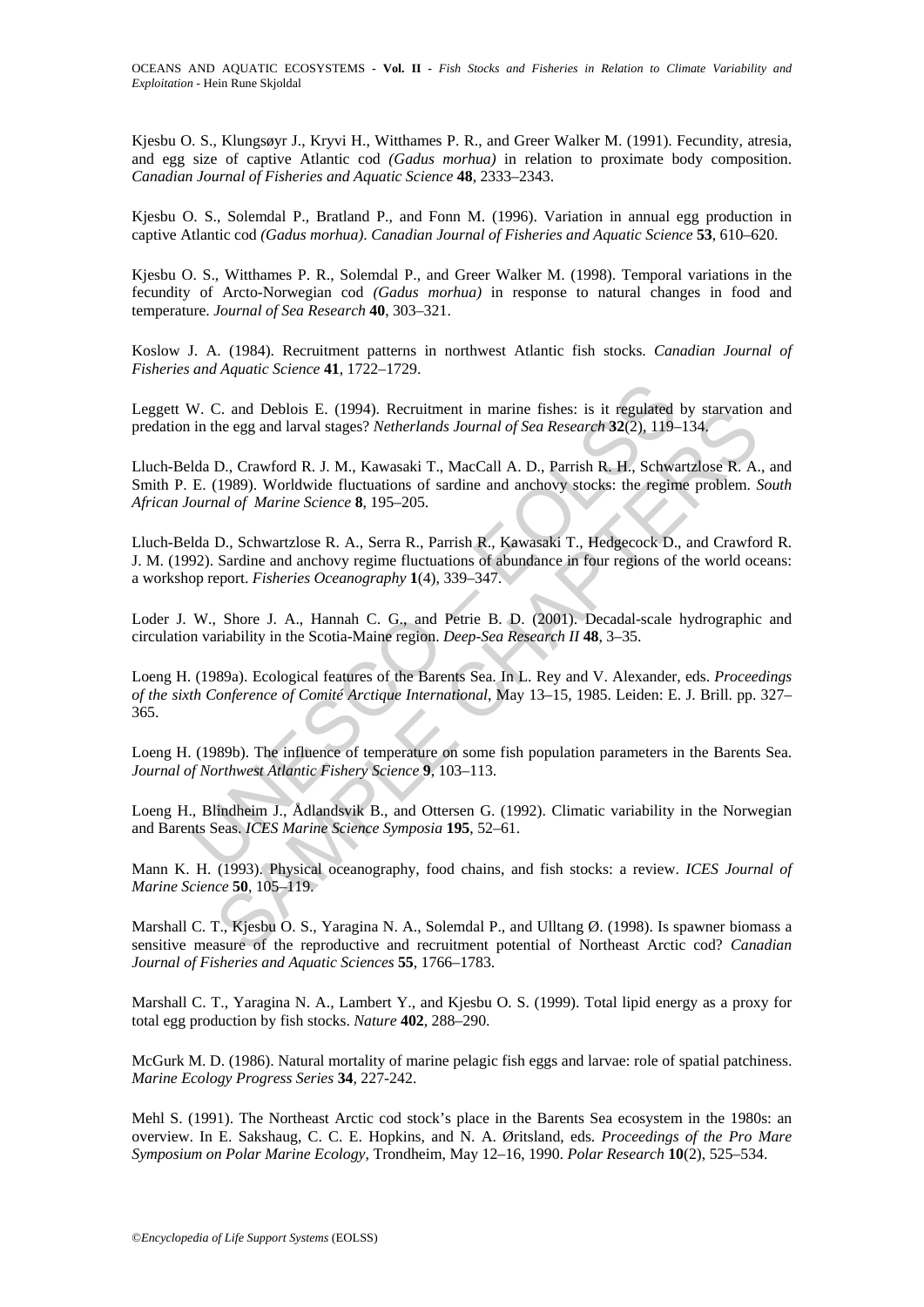Mehlum F. and Gabrielsen G. W. (1995). Energy expenditure and food consumption by seabird populations in the Barents Sea region. In H. R. Skjoldal, C. Hopkins, K. E. Erikstad, and H. P. Leinaas, eds. *Ecology of Fjords and Coastal Waters*. Amsterdam: Elsevier. pp. 457-470.

Melle W. and Skjoldal H. R. (1998). Reproduction and development of *Calanus finmarchicus, C. glacialis* and *C. hyperboreus* in the Barents Sea. *Marine Ecology Progress Series* **169**, 211–228.

Michalsen K., Ottersen G., and Nakken O. (1998). Growth of North-east Arctic cod *(Gadus morhua* L.) in relation to ambient temperature. *ICES Journal of Marine Science* **55**, 863–877.

Myers R. A. (1997). Comment and reanalysis: paradigms for recruitment studies. *Canadian Journal of Fisheries and Aquatic Science* **54**, 978–981.

Myers R. A. (1998). When do environment-recruitment correlations work? *Reviews in Fish Biology and Fisheries* **8**, 285–305.

A. (1998). When do environment-recruitment correlations work? *Reviews in*<br> **8.** 285–305.<br>
A. and Barrowman N. J. (1995). Time series bias in the estimation of<br>
in stock-recruitment models. *Canadian Journal of Fisheries a* Myers R. A. and Barrowman N. J. (1995). Time series bias in the estimation of density-dependent mortality in stock-recruitment models. *Canadian Journal of Fisheries and Aquatic Science* **52**, 223–232.

Myers R. A. and Barrowman N. J. (1996). Is fish recruitment related to spawner abundance? *Fishery Bulletin* **94**, 707–724.

Myers R. A., Hutchings J. A., and Barrowman N. J. (1997). Why do fish stocks collapse? The example of cod in Atlantic Canada. *Ecological Applications* **7**(1), 91–106.

Mysak L. A. (1986). El Niño, interannual variability and fisheries in the Northeast Pacific Ocean. *Canadian Journal of Fisheries and Aquatic Science* **43**, 464–497.

Nakken O. (1994). Causes of trends and fluctuations in the Arcto-Norwegian cod stock. *ICES Marine Science Symposium* **198**, 212–228.

Nakken O. (2001). Understanding environmental controls of fish stock and progress towards their inclusion in fish stock assessment. *ICES Journal of Marine Science* (in press).

Nilssen K. T., Pedersen O.-P., Folkow L. P., and Haug T. (2000). Food consumption estimates of Barents Sea harp seals. *NAMMCO Scientific Publications* **2**, 9–27.

O'Brien C. M., Fox C. J., Planque B., and Casey J. (2000). Climate variability and North Sea cod. *Nature* **404**, 142.

285–305.<br>
and Barrowman N. J. (1995). Time series bias in the estimation of density-depetock-recruitment models. *Canadian Journal of Fisheries and Aquafic Science* 52, 223–2<br>
and Barrowman N. J. (1996). Is fish recruitmen Oestvedt O. J. (1955). Zooplankton investigations from weather-ship M in the Norwegian Sea 1948–49. *Hvalrådets Skrifter* **40**, 1–93.

OSPAR (2000). *Quality Status Report 2000*. London: OSPAR Commission. 108 + vii pp.

Ottersen G. (1996). *Environmental Impact on Variability in Recruitment, Larval Growth and Distribution of Arcto-Norwegian Cod*, 137 pp. Dr. Sc. thesis, University of Bergen.

Ottersen G., Ådlandsvik B., and Loeng H. 2000. Predicting the temperature of the Barents Sea. *Fisheries Oceanography* **9**(2), 121–135.

Ottersen G. and Loeng H. (2000). Covariability in early growth and year-class strength of Barents Sea cod, haddock, and herring: the environmental link. *ICES Journal of Marine Science* **57**, 339–348.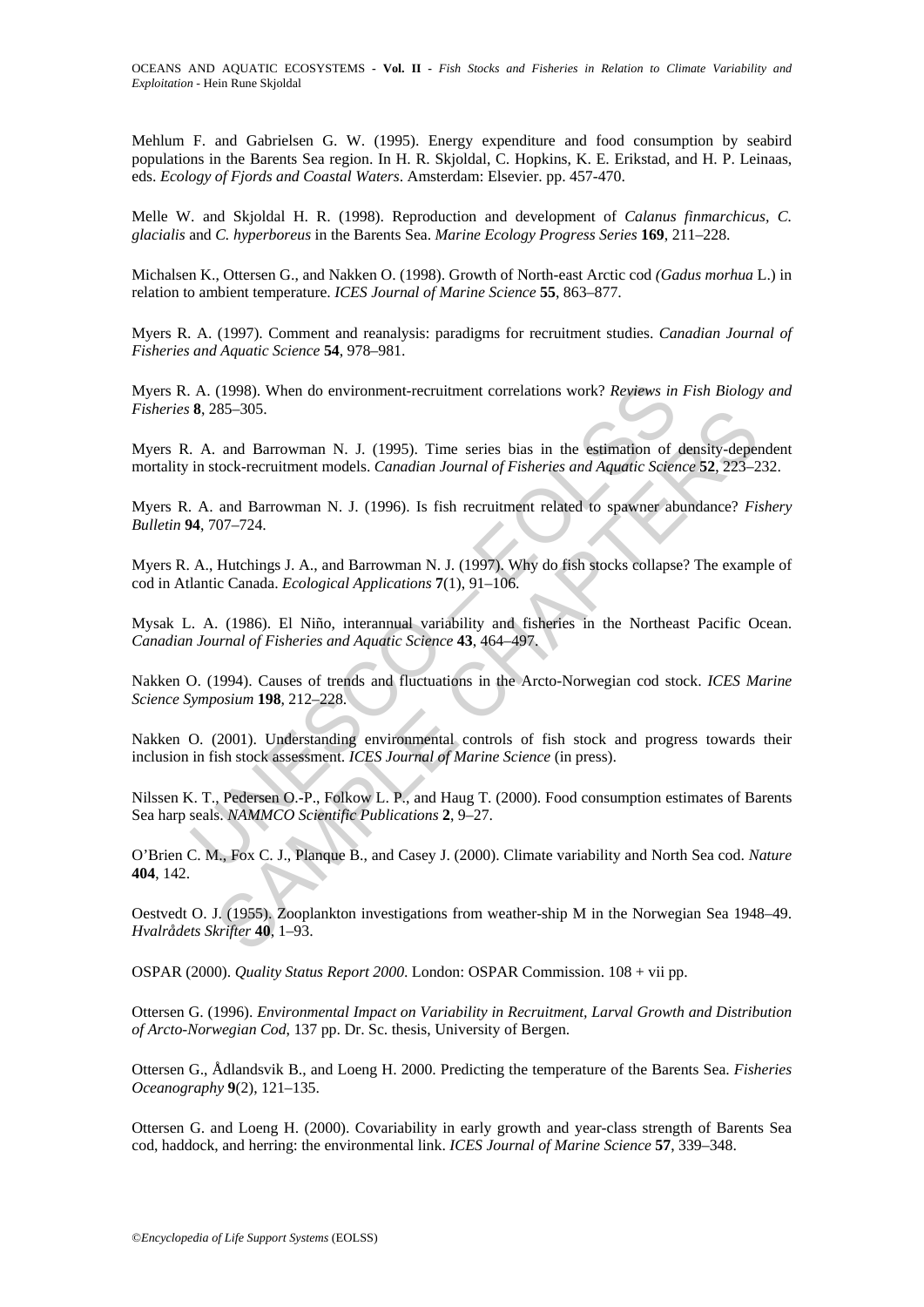Ottersen G., Loeng H., and Raknes A. (1994). Influence of temperature variability on recruitment of cod in the Barents Sea. *ICES Marine Science Symposia* **198**, 471–481.

Ottersen G., Michalsen K., and Nakken O. (1998). Ambient temperature and distribution of north-east Arctic cod. *ICES Journal of Marine Science* **55**, 67–85.

Ottersen G. and Sundby S. (1995). Effects of temperature, wind and spawning stock biomass on recruitment of Arcto-Norwegian cod. *Fisheries Oceanography* **4**, 278–292.

Paulik G. J. (1973). Studies of the possible form of the stock-recruitment curve. *Rapports et Proces-Verbaux des Réunions du Conseil Permanent International pour I'Exploration de la Mer* **164**, 302–315.

Pauly D., Christensen V., Dalsgaard J., Froesse R., and Torris F. Jr. (1998). Fishing down marine food webs. *Science* **279**, 860–863.

ience 279, 860–863.<br>
C. G. J. (1894). On the Biology of our Flatfishes and on the Decrease of our Elep. IV Dan. Biol. Sta.<br>
C. G. J. (1900–1903). What is overfishing? Journal of the Marine Biologic<br>
B. and Frédou T. (1999) 3. J. (1894). *On the Biology of our Flatfishes and on the Decrease of our Flatfish Fishty* Dan. Biol. Sta.<br>
G. J. (1900–1903). What is overfishing? *Journal of the Marine Biological Association*<br>
and Frédou T. (1999). Te Petersen C. G. J. (1894). *On the Biology of our Flatfishes and on the Decrease of our Flatfish Fisheries*, 146 pp. Rep. IV Dan. Biol. Sta.

Petersen C. G. J. (1900–1903). What is overfishing? *Journal of the Marine Biological Association* **6**, 587–594.

Planque B. and Frédou T. (1999). Temperature and the recruitment of Atlantic cod (*Gadus morhua*). *Canadian Journal of Fisheries and Aquatic Science* **56**, 2069–2077.

Planque B. and Taylor A. H. (1998). Long-term changes in zooplankton and the climate of the North Atlantic. *ICES Journal of Marine Science* **55**, 644–654.

Powell T. M. and Steele J. H. (1995). *Ecological Time Series*, 491 pp. New York: Chapman and Hall.

Reid P. C., Borges M. F., and Svendsen E. (2001). A regime shift in the North Sea circa 1988 linked to changes in the North Sea horse mackerel fishery. *Fisheries Research* **50**, 163–171.

Ricker W. E. (1954). Stock and recruitment. *Journal of the Fisheries Research Board of Canada* **11**, 559– 623.

Roemmich D. and McGowan J. (1995). Climatic warming and the decline of zooplankton in the California Current. *Science* **267**, 1324–1326.

Rothschild B. J. (1986). *Dynamics of Marine Fish Populations*, 277 pp. Cambridge, MA: Harvard University Press.

Russell E. S. (1931). Some theoretical considerations on the "overfishing" problem. *Journal du Conseil International pour l'Exploration de la Mer* **6**, 3–20.

Ryther J. H. (1969). Photosynthesis and fish production in the sea. The production of organic matter and its conversion to higher forms of life vary throughout the world ocean. *Science* **166**, 72–76.

Saetersdal G. and Loeng H. (1987). Ecological adaptation of reproduction in Northeast Arctic Cod. *Fisheries Research* **5**, 253–270.

Sakshaug E. and Holm-Hansen O. (1984). Factors governing pelagic production in polar oceans. In O. Holm-Hansen, L. Bolis, and R. Gilles, eds. *Marine Phytoplankton and Productivity*. Berlin: Springer Verlag. pp. 1–18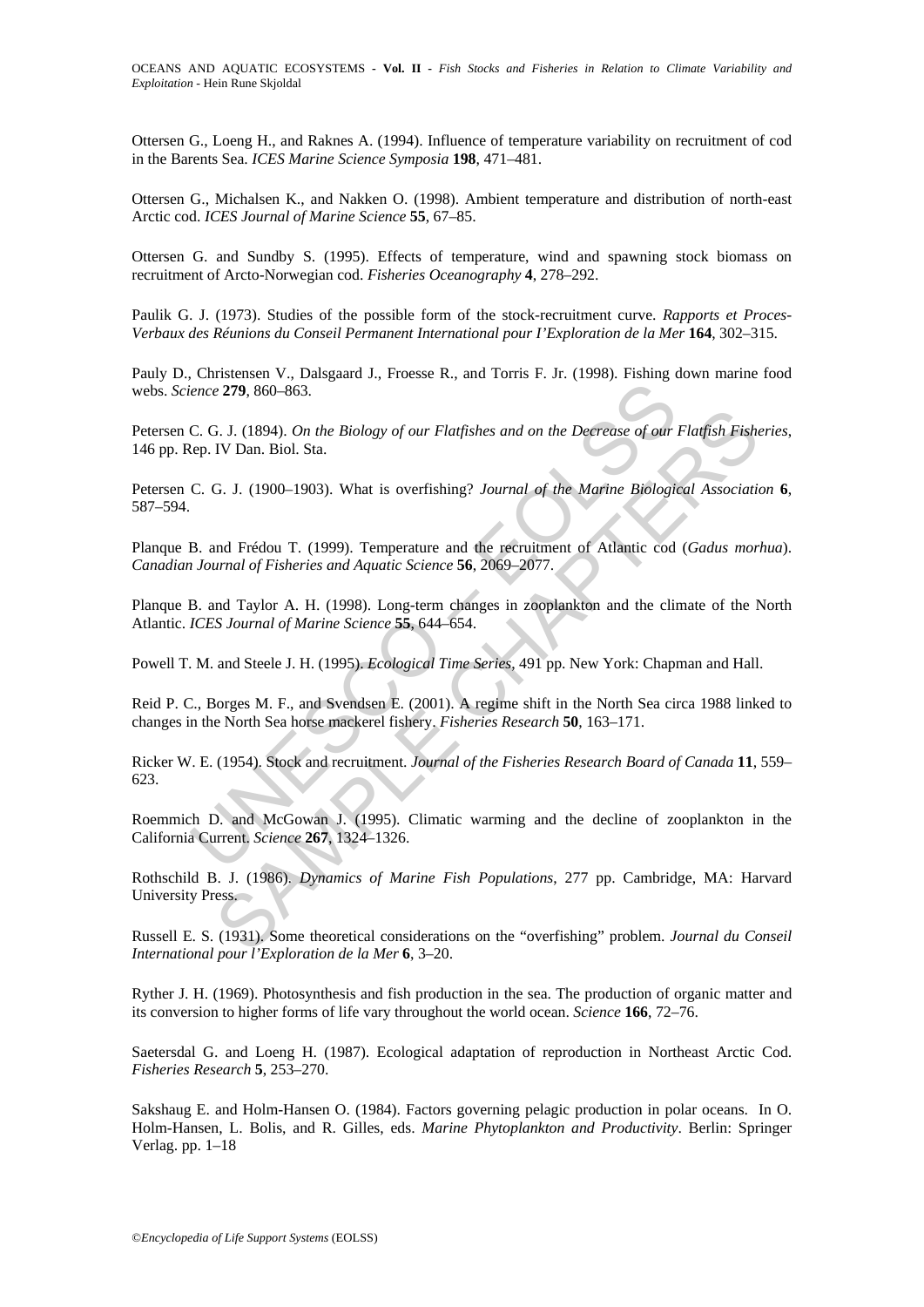Sakshaug E. and Skjoldal H. R. (1989). Life at the ice edge. *Ambio* **18**, 60–67.

Schopka S. A. (1994). Fluctuations in the cod stock of Iceland during the twentieth century in relation to changes in the fisheries and environment. *ICES Marine Science Symposia* **198**, 175–193.

Sharp G. D. (1995). It's about time: new beginnings and old good ideas in fisheries science. *Fisheries Oceanography* **4**(4), 324–341.

Sherman K. (1994). Sustainability, biomass yields, and health of coastal ecosystems: an ecological perspective. *Marine Ecology Progress Series* **112**, 277–301.

Sherman K., Alexander L. M., and Gold B. D., eds. (1990). *Large Marine Ecosystems: Patterns, Processes and Yields*. Washington, DC: AAAS Press.

Sherman K., Alexander L. M., and Gold B. D., eds. (1993). *Large Marine Ecosystems: Stress, Mitigation, and Sustainability*. Washington DC: AAAS Publishers.

Sinclair M. (1988). *Marine Populations*. Seattle: Washington Sea Grant Program. pp. 1–252.

Sissenwine M. P. (1984). Why do fish populations vary? In: R. M. May. *Exploitation of Marine Communities*. Berlin: Springer Verlag. pp. 59–94.

Skjoldal H. R. (1990). Management of marine living resources in a changing ocean climate. In Papers presented on the session "Research on natural resources management" of the Conference *Sustainable Development.* Science Rep. No. BFS A90005.

Skjoldal H. R., Gjøsæter H., and Loeng H. (1992). The Barents Sea capelin in the 1980s: ocean climate, plankton, and capelin growth. *ICES Marine Science Symposia* **195**, 278–290.

K., Alexander L. M., and Gold B. D., eds. (1993). *Large Marine Ecosystems:*<br>
inability. Washington DC: AAAS Publishers.<br>
A. (1988). *Marine Populations*. Seattle: Washington Sea Grant Program. pp. 1-<br>
ne M. P. (1984). Why Alexander L. M., and Gold B. D., eds. (1993). *Large Marine Ecosystems: Stress, Mitige*<br>
bility. Washington DC: AAAS Publishers.<br>
1988). *Marine Populations*. Seattle: Washington Sea Grant Program. pp. 1–252.<br>
M. P. (1984) Skjoldal H. R., Hassel A., Rey F., and Loeng H. (1987). Spring phytoplankton development and zooplankton reproduction in the Barents Sea in the period 1979–1984. In: H. Loeng, ed. *The Effect of Oceanographic Conditions on Distribution and Population Dynamics of Commercial Fish Stocks in the Barents Sea* (Proceedings of the third Soviet-Norwegian Symposium, Murmansk, May 26–28, 1986). Institute of Marine Research, Bergen, Norway. pp. 59–89

Skjoldal H. R. and Melle W. (1989). Nekton and plankton: some comparative aspects of larval ecology and recruitment processes. *Rapports et Procés-verbaux des Réunions du Conseil international pour l'Exploration de la Mer* **191**, 330–338.

Skjoldal H. R., Noji T., Giske J., Fosså J. H., Blindheim J., and Sundby S. (1993). *Mare Cognitum Science Plan for Research on Marine Ecology of the Nordic Seas 1993–2000*, 168 pp. Bergen: Institute of Marine Research.

Skjoldal H. R. and Rey F. (1989). Pelagic production and variability of the Barents Sea ecosystem. In K. Sherman, and L. M. Alexander, eds. *Biomass Yields and Geography of Large Marine Ecosystems.*  Selected Symposium 111. American Association for the Advancement of Sciences. Boulder, CO: Westview Press. pp. 241–286.

Skjoldal H. R., Wiebe P. H., and Foote K. G. (2000). Sampling and experimental design. In R. Harris, P. Wiebe, J. Lenz, H. R. Skjoldal, and M. Huntley, eds. *ICES Zooplankton Methodology Manual*. London: Academic Press. pp. 33–53.

Skogen M., Monstad T., and Svendsen E. (1999). A possible separation between a northern and a southern stock of the northeast Atlantic blue whiting. *Fisheries Research* **41**, 119–131.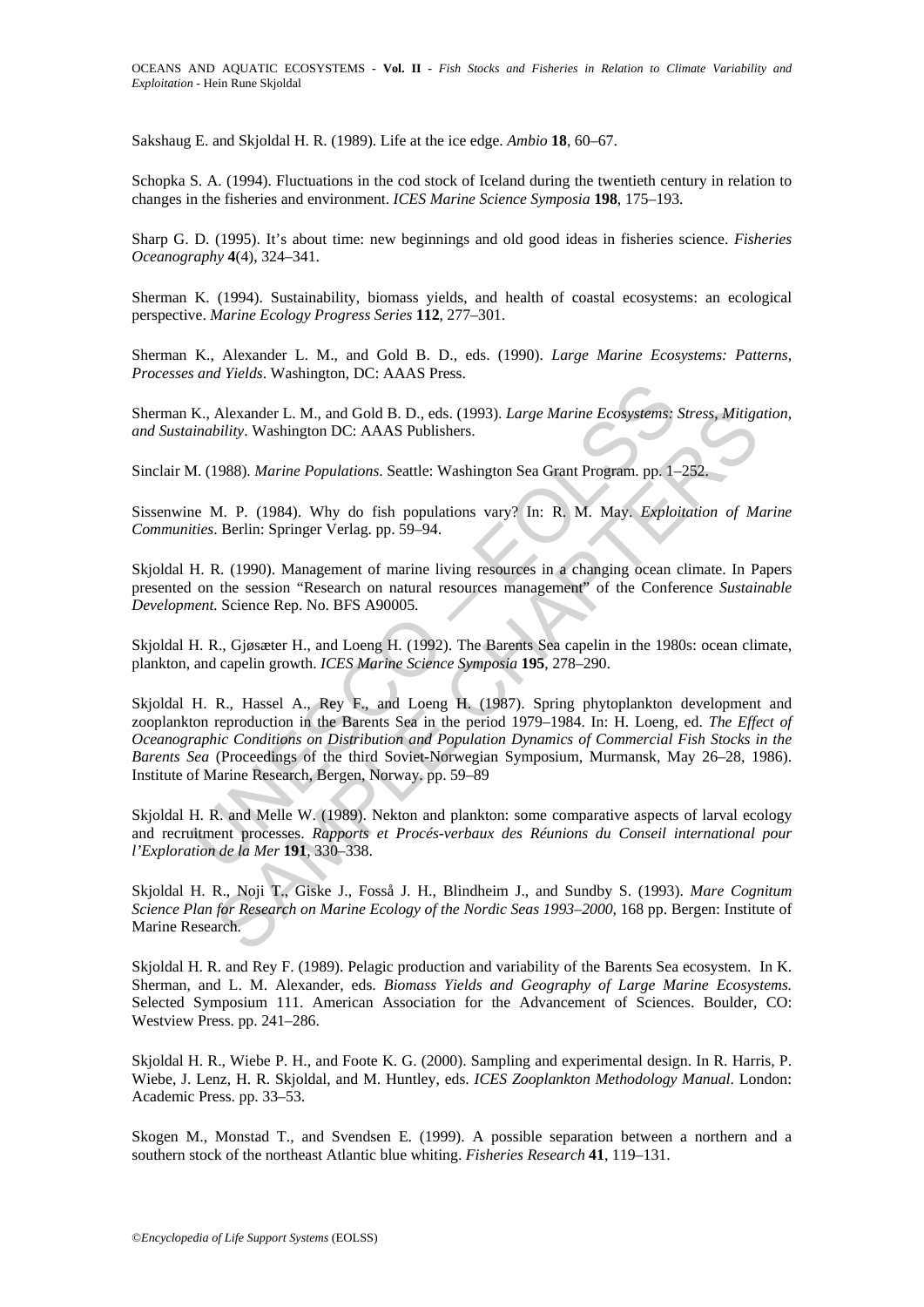Solemdal P. (1997). Maternal effects—a link between the past and the future. *Journal of Sea Research* **37**, 213–227.

Sundby S. (1994). *The Influence of Bio-physical Processes on Fish Recruitment in an Arctic-Boreal Ecosystem*, 189 pp. Dr.Phil. thesis, University of Bergen, Norway.

Sundby S. (2000). Recruitment of Atlantic cod stocks in relation to temperature and advection of copepod populations. *Sarsia* **85**, 277–298.

Svendsen E., Aglen A., Iversen S. A., Skagen D. W., and Smedstad O. (1995). Influence of climate on recruitment and migration of fish stocks in the North Sea. In R. J. Beamish, ed. *Climate Change and Northern Fish Populations*. Canadian Special Publication, Fishery and Aquatic Science. 121. pp. 641– 653.

Sverdrup H. U., Johnson M. W., and Fleming R. H. (1942). *The Oceans. Their Physics, Chemistry, and General Biology*, 1087 pp. Englewood Cliffs, NJ.: Prentice-Hall, Inc.

Sy A., Rhein M., Lazier J. R. N., Koltermann K. P., Meincke J., Putzka A., and Bersch M. (1997). Surprisingly rapid spreading of newly formed intermediate waters across the North Atlantic Ocean. *Nature* **386**, 675–679.

H. U., Johnson M. W., and Fleming R. H. (1942). *The Oceans. Their Physics Biology*, 1087 pp. Englewood Cliffs, NJ.: Prentice-Hall, Inc.<br>
hein M., Lazier J. R. N., Koltermann K. P., Meincke J., Putzka A., and Egly rapid s U., Johnson M. W., and Helming R. H. (1942). The Oceans. Their Effixers, Chemistry,<br>
10, Johnson M. W., and Helming R. P., Meincke J., Putizka A., and Bersch M. (1<br>
1 M., Lazier J. R. N., Koltermann K. P., Meincke J., Put Taylor A. H. (1995). North-south shifts of the Gulf Stream and their climatic connection with the abundance of zooplankton in the UK and its surrounding seas. *ICES Journal of Marine Science* **52**, 711– 721.

Taylor A. H., Jordan M. B., and Stephens J. A. (1998). Gulf Stream shifts following ENSO events. *Nature* **393**, 638.

Toresen R. (1990). Long-term changes in growth of Norwegian spring-spawning herring. *Journal du Conseil International pour l'Exploration de la Mer* **47**, 48–56.

Toresen R. and Østvedt O. J. (2000). Variation in abundance of Norwegian spring-spawning herring (*Clupea harengus*, Clupeidae) throughout the 20th century and the influence of climatic fluctuations. *Fish and Fisheries* **1**, 231–256.

Ulltang Ø. (1996). Stock assessment and biological knowledge: can prediction uncertainty be reduced? *ICES Journal of Marine Science* **53**, 659–675.

Verity P. G. and Smetacek V. (1996). Organism life cycle, predation and the structure of marine pelagic ecosystems. *Marine Ecology Progress Series* **130**, 277–293.

Vilhjálmsson H. (1994). The Icelandic capelin stock. Capelin, *Mallotus villosus* (Müller) in the Iceland-Greenland-Jan Mayen area. *Rit Fiskideildar. Journal of the Marine Research Institute, Reykjavik* **13**, 1– 281.

Vilhjálmsson H. (1997). Interactions between capelin (*Mallotus villosus*) and other species and the significance of such interactions for the management and harvesting of marine ecosystems in the northern North Atlantic. *Rit Fiskideildar. Journal of the Marine Research Institute, Reykjavik* **15**, 1–281.

Walters C. J. (1985). Bias in the estimation of functional relationships from time series data. *Canadian Journal of Fisheries and Aquatic Science* **42**, 147–149.